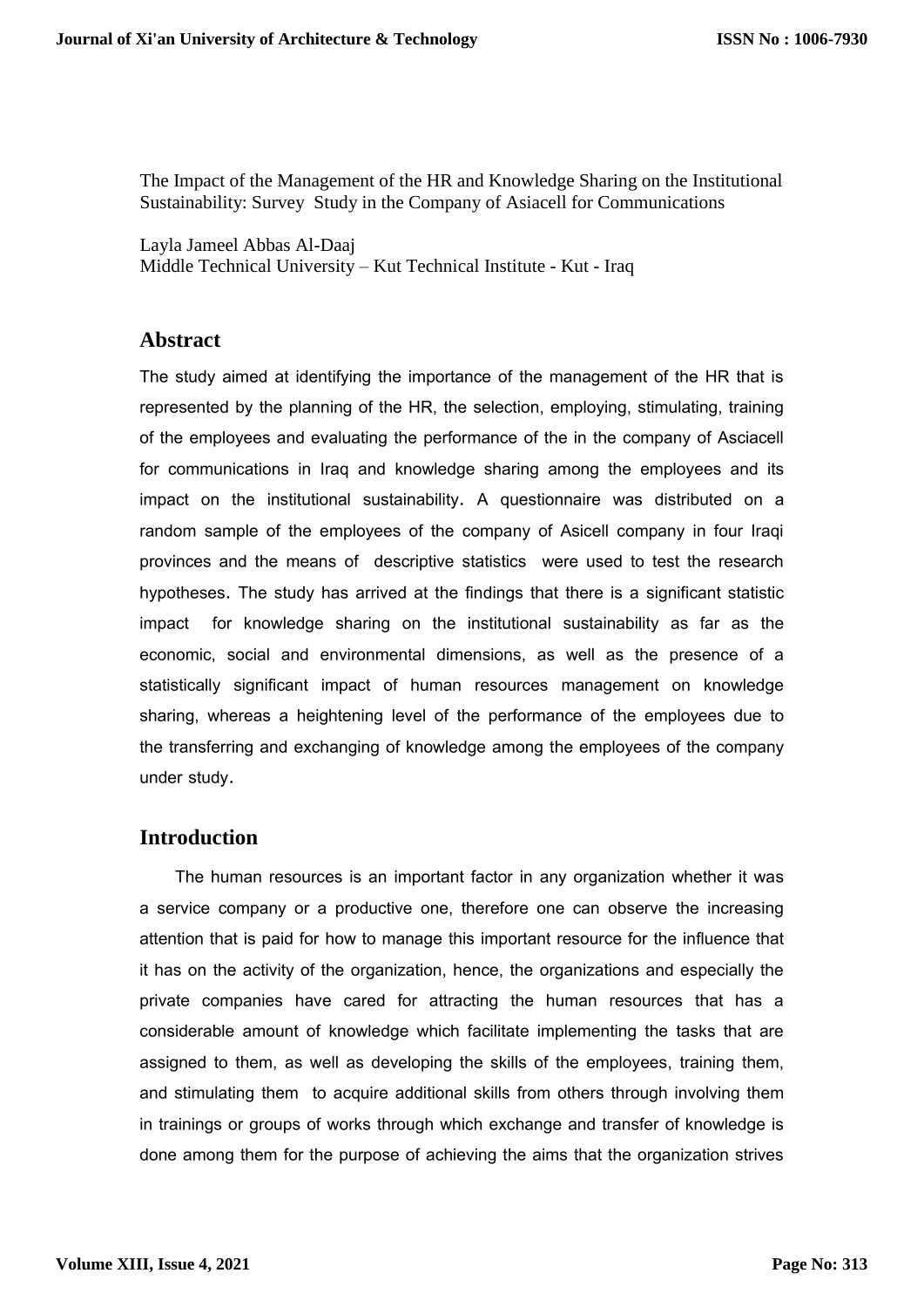to achieve among the most prominent of these is the sustainability of the organization's work and its competition with similar organizations in activity. Companies are an essential component of the economies of countries, so we found it necessary to choose one of the companies, which is Asiacell, one of the important communication companies in Iraq. The researcher has chosen to apply this research to the employees of this company in four Iraqi provinces (Babil, Karbala, Muthanna, and Qadisiyah) ).

 This study consists of four topics. The first topic is concerned with research methodology and includes the research problem, the importance of the research, the objectives of the research and the research hypotheses. As for the second topic, it deals with the theoretical aspect that clarifies the research variables represented by (human resource management, knowledge sharing and institutional sustainability) In terms of concept, significance and objectives, the third topic deals with the practical side of the research, and the fourth section explains the most important conclusions reached by the research and made the necessary recommendations.

# **The First Topic Research Methodology**

## **(I) The Problem Statement:**

The problem statement lies in answering the following questions:

- 1- What are the intellectual foundations of the research topics and its variables?
- 2- What is the nature and level of the dimensions of human resource management, knowledge sharing and institutional sustainability of the research sample?
- 3- Is knowledge sharing available in the research sample?
- 4- Is there an impact relationship to human resource management and knowledge sharing on organizational sustainability?

## **(II) The Significance of the Study**

1- Establishing an organizational culture that stems from the necessity of pursuing sustainability as a basic pillar to face the accelerating environmental challenges.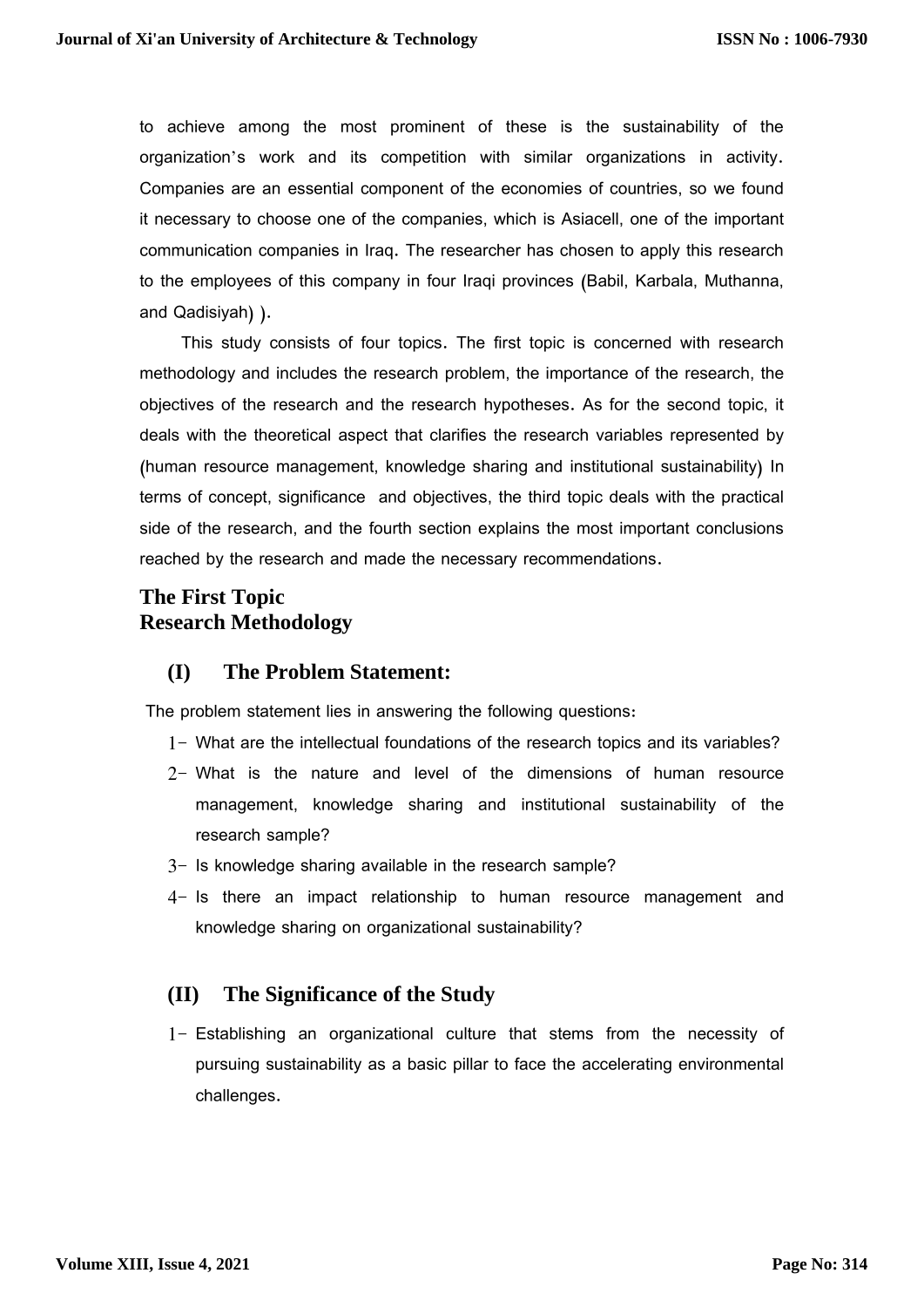2- Defining the importance of human resources management, the process of knowledge sharing and sustainability, as variables of paramount importance in corporate management, specifically in Asiacell Communications - Iraq.

# **(III) The Objectives of the Study**

- 1- Identifying the extent of contribution of the research sample to knowledge sharing as one of the most important knowledge management systems processes.
- 2- Knowing the degree of influence between human resource management and knowledge sharing on institutional sustainability variables.

# **(IV) The Hypotheses of the Study**

### - **The First Major Hypothesis.**

**(H0):** "There is no statistically significant effect of human resources management in all its dimensions on the institutional sustainability (the economic dimension, the social dimension, and the environmental dimension) at a significance level  $(a\leq 0.05)$ . ", against the following alternative hypothesis:

**(H1):** "There is a statistically significant effect of human resources management in all its dimensions on the institutional sustainability (the economic dimension, the social dimension, and the environmental dimension) at a significance level  $(a\leq 0.05)$ ."

### - **The Second Major Hypothesis.**

**(H0):** "There is no statistically significant effect of sharing knowledge in its combined dimensions on institutional sustainability (the economic dimension, the social dimension, and the environmental dimension) at a significance level  $(a<0.05)$ . against the following alternative hypothesis:

**(H1):** "There is a statistically significant effect of sharing knowledge in its combined dimensions on institutional sustainability (the economic dimension, the social dimension, and the environmental dimension) at a significance level  $(a\leq 0.05)$ ."

# - **The Third Major Hypothesis.**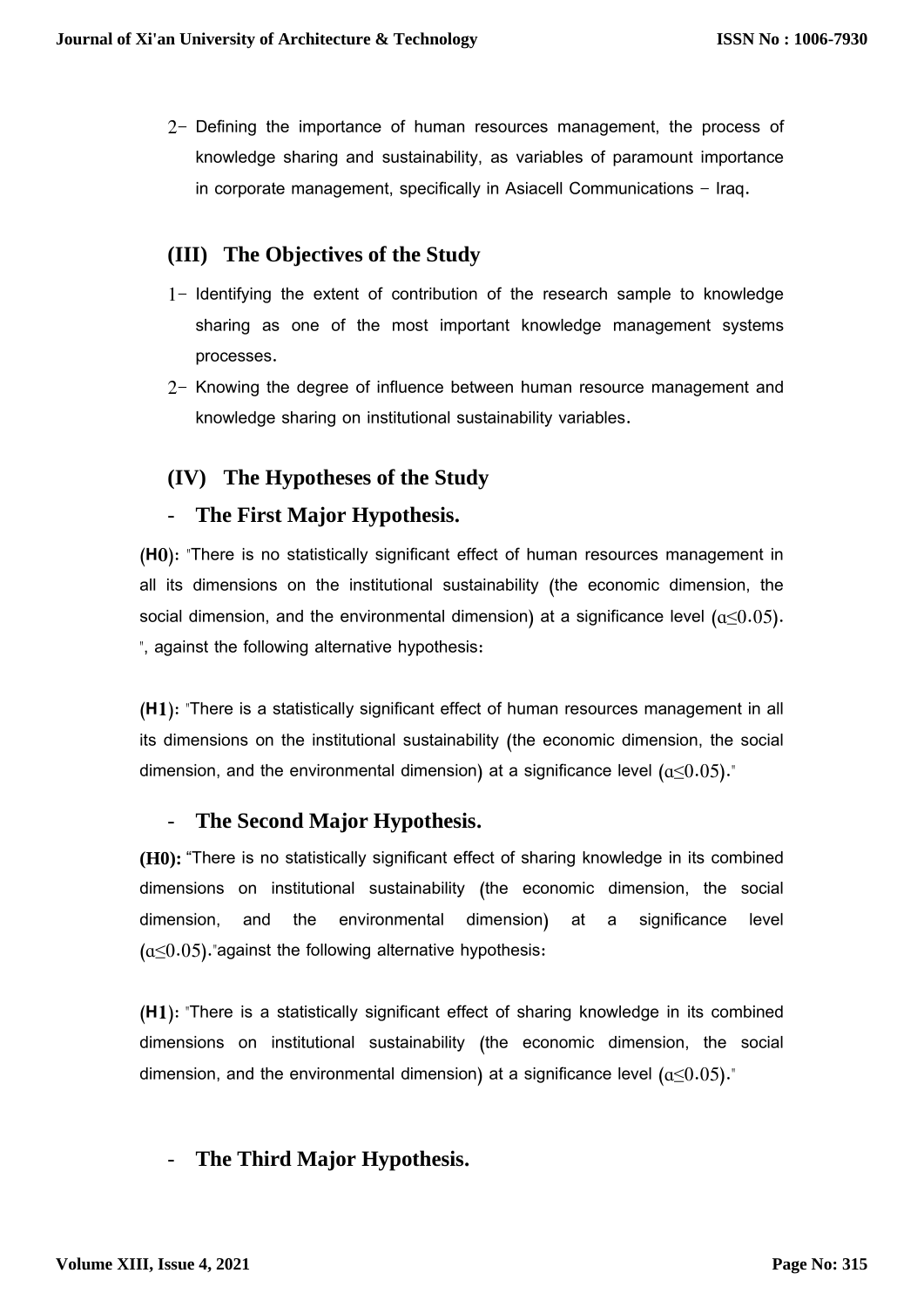**(H0):** "There is no statistically significant effect of human resources management on knowledge sharing at a significance level  $(a<0.05)$ . ", against the following alternative hypothesis:

**(H1):** "There is a statistically significant effect of human resources management on knowledge sharing at a significance level  $(a\leq 0.05)$ .."

## The Fourth Major Hypothesis.

**(H0):** "There is no joint effect of statistical significance for each of the human resources management in its combined dimensions and the sharing of knowledge in its combined dimensions on the institutional sustainability (the economic dimension, the social dimension, and the environmental dimension) at a significance level (0.05)", against the following alternative hypothesis:

**(H1):** "There is a joint effect of statistical significance for each of the human resources management in its combined dimensions and the sharing of knowledge in its combined dimensions on the institutional sustainability (the economic dimension, the social dimension, and the environmental dimension) at the level of significance (ɑ≤0.05)**."**



# **(VI) The Sample of the Study**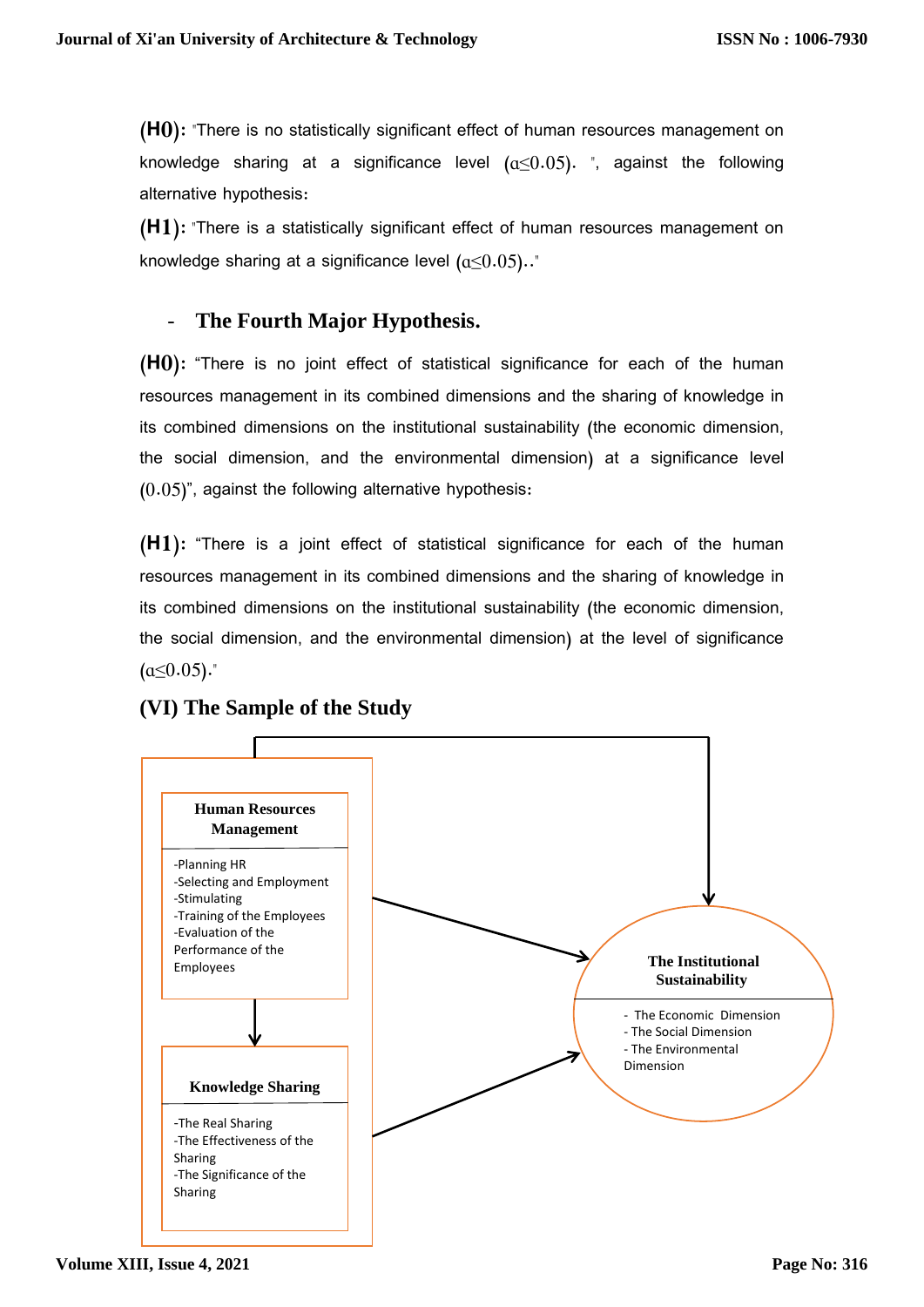#### **Figure(1) The Sample of the Study**

The community of the study represented by the company of Asiacell for communications in Iraq in a number of the Mid-Euphrates provinces (Babil, Karbala, Almuthana, and Alqadisyah), the sample of the study is represented by the upper and the mid administrations that are about(43) employees.

### **The Second Topic The theoretical Side**

### **1- The Concept of the Management of Human Resources**

(Khroub,2016:26) sees that the management of the human resources is an administrative activity which is independent from of the management functions that concern the human factor, and that what distinguishes it from the other managements in the organizations.(Shaweesh,2007) also has defined it as the activity of the management that is related to determining the needs of the project in form of the manpower and making it available in the specified numbers and proficiency and making the maximum use of them.(Mataria,2016:16). And (Sabrina,13:2015) consider it as the ring of excellence in the chain of the resources whether in the level of the country as a bigger organization or on the level of the institutions as a smaller organization.

## **2-The Dimensions of Human Resources Management**

**- Planning the Human resources**: (Abbass,2011:16) defined it as the process through which the organization can make sure that it has the employees in the suitable numbers and types and in the suitable place and time and they may become able to perform the tasks with proficiency and effectiveness to achieve the goals of the organization. While (Decenzo and Robbins, 1996) defines it as a process of linking future needs with the potential supply of human resources, taking into consideration the current situation and strategic directions. (Al-Hiyasat, 2006: 562) The human resource planning function determines the organization's human resource needs while determining the numbers and specializations of the individuals required to perform their work more efficiently (Moussa, 1990: 52)

**- Selection and Employment**: (Al-Madhoun, 2005) defines it as a journey to uncover the qualifications of individuals applying for work and develop them at the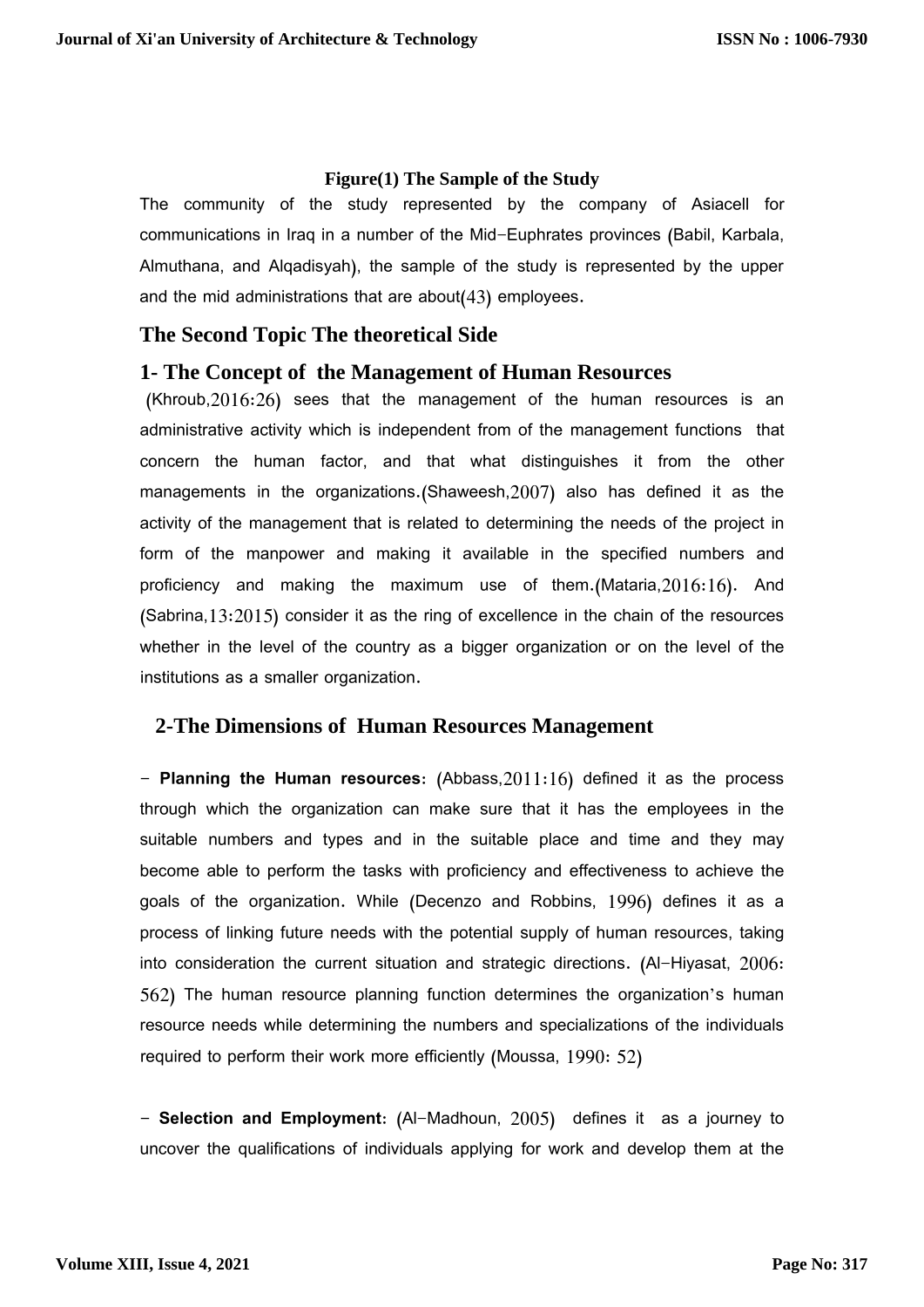same time. It is an opportunity through which both parties, the organization and the individual, get to know the other while not focusing on the negative things that could lead to the failureof the individual during the performance of the job (Adwan, 2011: 45) (Jargon, 2009: 10) considers it a system consisting of inputs that represent the group of applicants, legal and organizational policies and their processes, the application of procedures for selection and appointment. The outputs are expressed in the decision to appoint the new employee The selection may be on the basis of gender, age, or otherwise, and after filtering the applicants, the organization must appoint the accepted candidates, and the selection will be made by the Human Resources Department, the directors of departments and divisions, or from both sides, and the final decision shall be for the Director General while adhering to the recommendations of the selection committees (Al-Badoor and Nabulsi, 2019: 5 ).

- **Motivation**: (Alainmeignant, 2000) defines it as the set of factors that motivate the individual to choose the appropriate behavior to achieve goals (Ibrahim and Shawqi, 2017: 255) and (Al-Amiri and Al-Ghalaby, 2007: 459) defines it as the practice followed by management to move the motivations and desires of employees and strive not to satisfy their needs Which increases their achievements for the organization The employees 'needs that they want to be satisfied can be identified through knowing the employee's behaviour. The employee's behaviour is affected by the internal and external conditions of work and the motives that direct the employee's behaviour towards satisfying his unsatisfied desires, as well as the goal that the employee seeks to achieve (Nabila,  $2009: \quad 12)$ 

- **Staff training**: It is the activity that is concerned with developing and empowering human resources and providing them with the required skills and abilities (Al-Hiti, 2002: 202), and (Abu Al-Nasr, 2007) defines it as the process aimed at providing the trainee with the experience and skill he needs to perform his work better and improve his ability to face problems Work (Abdul Hakim, 2018: 5) (Zaid Al-Mal, 2016: 19) considers it the planned efforts to define the skills, knowledge and experiences of the trainees and to bring about positive and continuous changes in their behaviour

**Evaluation of Employees' Performance**: It is an indication of the assessment of the employees 'efficiency and their suitability in carrying out the performance burdens and comparing it with their performance levels in the past periods (Al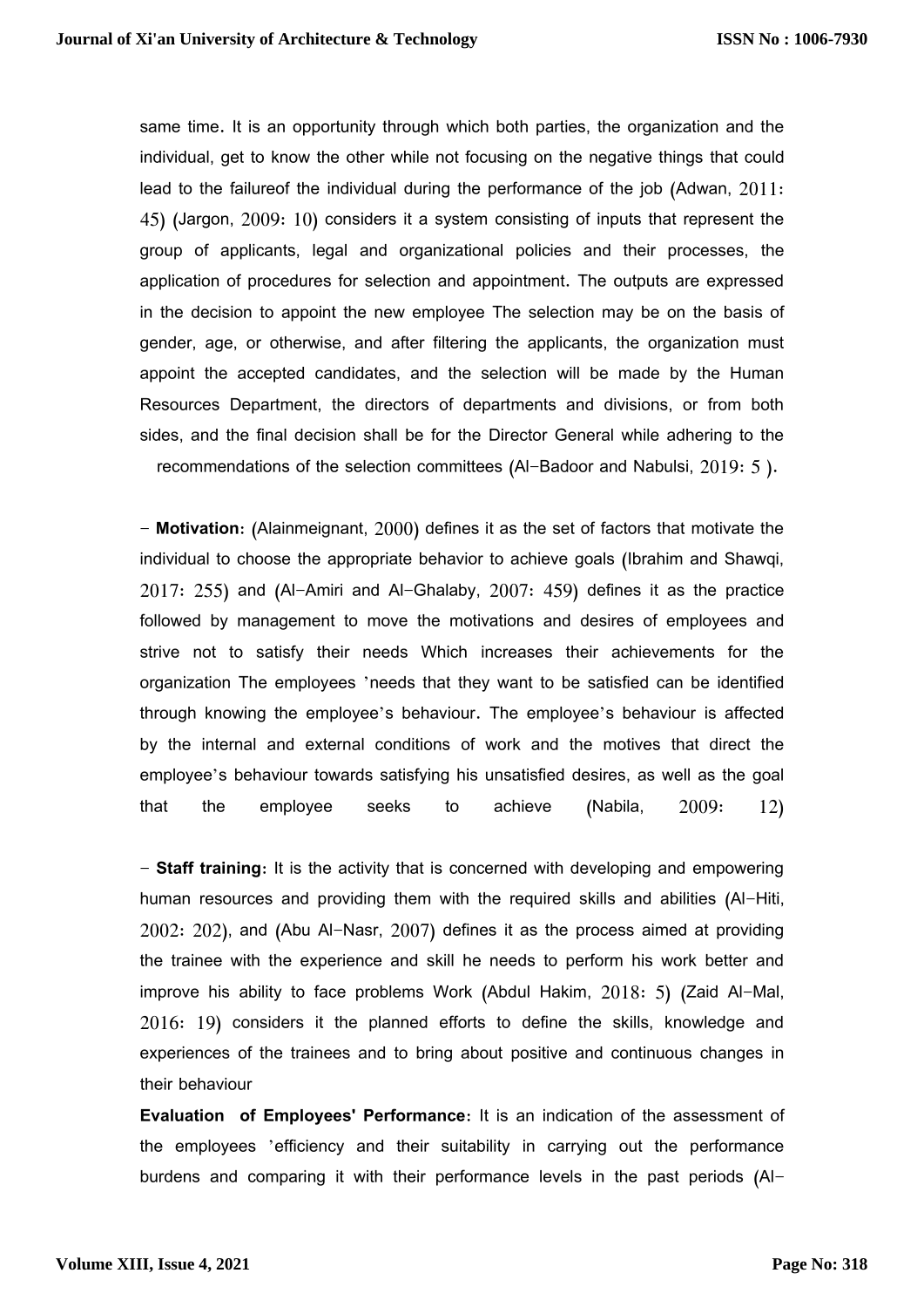Jasassi, 2011: 109). This function includes all the activities related to the development of the standards used to determine the amount of actual achievement of workers, in terms of quantity and quality, and its conformity with performance. Expecting, identifying deviations and trying without repeating them (Musa, 1990: 53) (Al-Kubaisi, 2010) believes that it is possible to measure the performance of workers in a qualitative or quantitative manner (Al-Samawi, 2014: 56), and (Al-Sabbagh, 2010) he adds that there two important criteria for measuring the performance of workers as follows:

**1**- The elements that are represented by the worker's behavior, personality and personal characteristics within and outside the organization.

**2-** The rates of performance that are related to the job, such as the size of achievement, type of work performed, and the time specified for achieving and knowing the costs of achieving the outputs(Mohammed:71,2017). While (Al-Obaidi, 2003: 33) indicates the possibility of evaluating the performance of workers by placing a relative weight for each element of the work. The performance can also be compared among workers or depending on the results achieved and their conformity with the objectives set for the organization These measures help to determine the level of performance, strengths and weaknesses, and to take appropriate measures to amend deviations from the expected goals (Falih and Abdul Majeed, 2005: 266)

### **3-The Objectives of the Human Resources**

(Michael,2012) determines the following objectives of the human resources:

- 1- Enabling the organization to achieve the goals that the planning seeks to achieve.
- 2 Maximum utilization of employees' capabilities and energies.
- 3- Orientation towards the quality of employee performance and their commitment.
- 4- The merging of work plans and policies adopted by the human resources department.

5- Enhancing organizational strategies in order to achieve compatibility between resources and business requirements through developing policies for individuals.

6-Creating an environment that encourages continuous creativity and investing the energies of workers.

7- Creating conditions that help business flourish and regenerate.

8- Helping the organization to make the best use of technical, informational and practical developments.

9- Maintaining a safe and healthy work environment (Al-Khalidi, 2012: 10)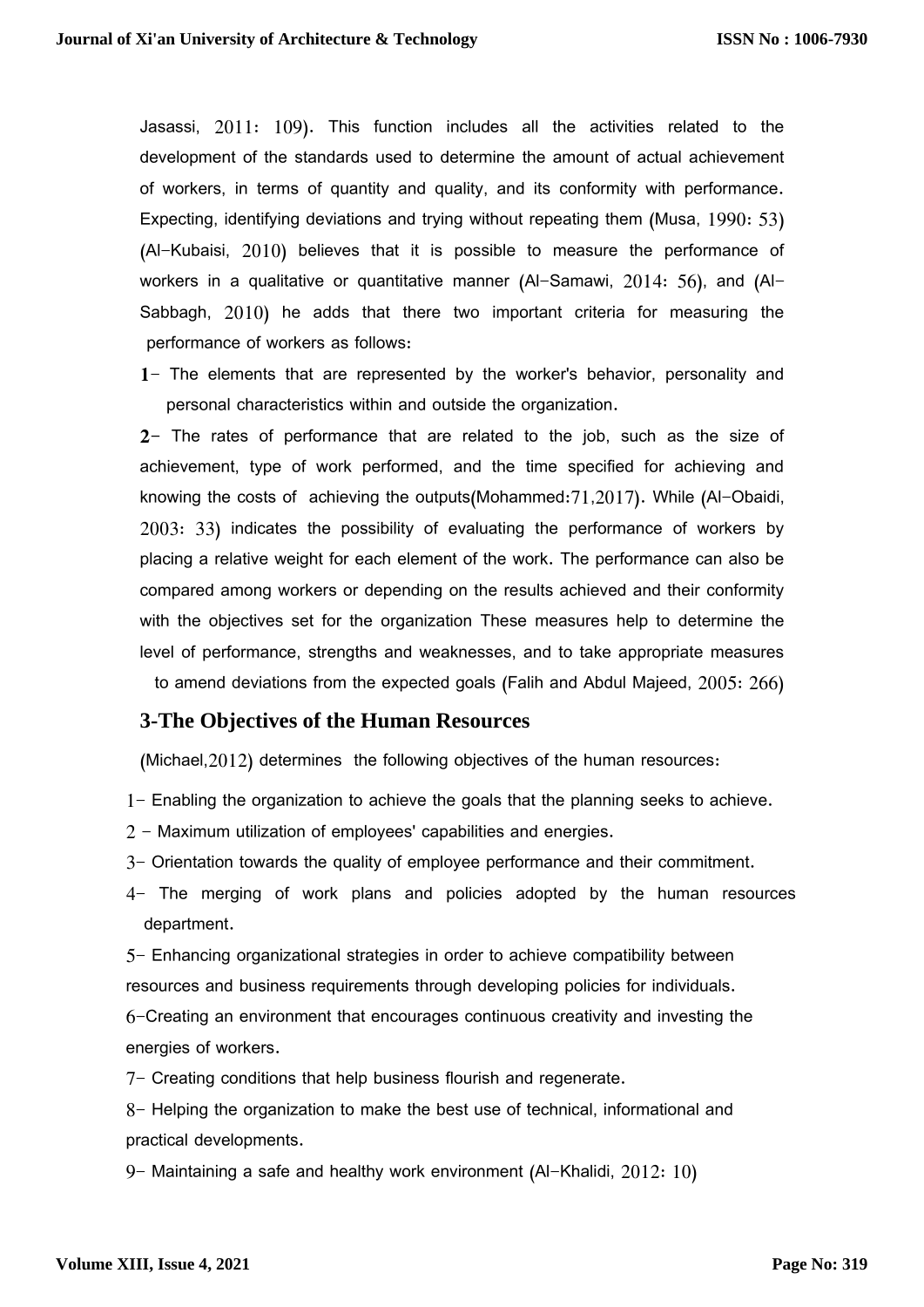10-Aswathappa (2005) adds personal goals represented in helping individuals achieve their personal goals and actively participate in the organization and not make them leave work, which costs the organization material and human resources that need to be invested (Namsha, 2007: 25)

## **Second**: **Knowledge Sharing**

**1-The concept of knowledge Sharing**: Concepts about sharing knowledge varied, and researchers presented various definitions for sharing knowledge. Some believe that the process of knowledge sharing aims to gain new experiences and knowledge, and thus it is a process of knowledge transfer by the receiver of the knowledge, and the table(1) illustrates the concept of knowledge sharing from the point of view of some researchers

| S.No           | <b>Name of the Researcher</b> | <b>The Concept</b>                                     |
|----------------|-------------------------------|--------------------------------------------------------|
|                |                               | A process of learning through exchange of ideas,       |
| $\mathbf{1}$   |                               | information and knowledge, and it is associated with   |
|                | Manaf & Marzuki (2009)        | the individual's ability to transfer the apparent      |
|                |                               | knowledge and the implied to the others.               |
|                |                               | It is the movement of knowledge between                |
|                | Wang&Noe, 2010:118)           | individuals in organizations to help others and        |
| $\overline{2}$ |                               | collaborate with others to solve problems, develop     |
|                |                               | new ideas, or implement policies or procedures         |
|                |                               | It is the process of transferring knowledge, both      |
|                |                               | implicit and explicit, between individuals through the |
| 3              | (Khadra, 2011: 44)            | use of information technology or direct meetings and   |
|                |                               | conferences                                            |
|                |                               | The extent of the individual's willingness to do       |
|                |                               | voluntary action represented in offering or displaying |
|                |                               | his implicit or apparent knowledge and receiving it    |
| 4              | (Al-Zubaidi, 2017:112)        | by the addressee, meaning that it represents an        |
|                |                               | effective communication process that is utilized to    |
|                |                               | the fullest to contribute to its dissemination within  |
|                |                               | .the organization                                      |
| 5              | (Zhou & Nunes (2015           | As the effective strategy for building competitive     |
|                |                               | advantage.                                             |
| 6              | (Shehata, 2019: 18)           | Enhance individual belonging to the organization       |

#### **Table(1) The Concept of Knowledge sharing**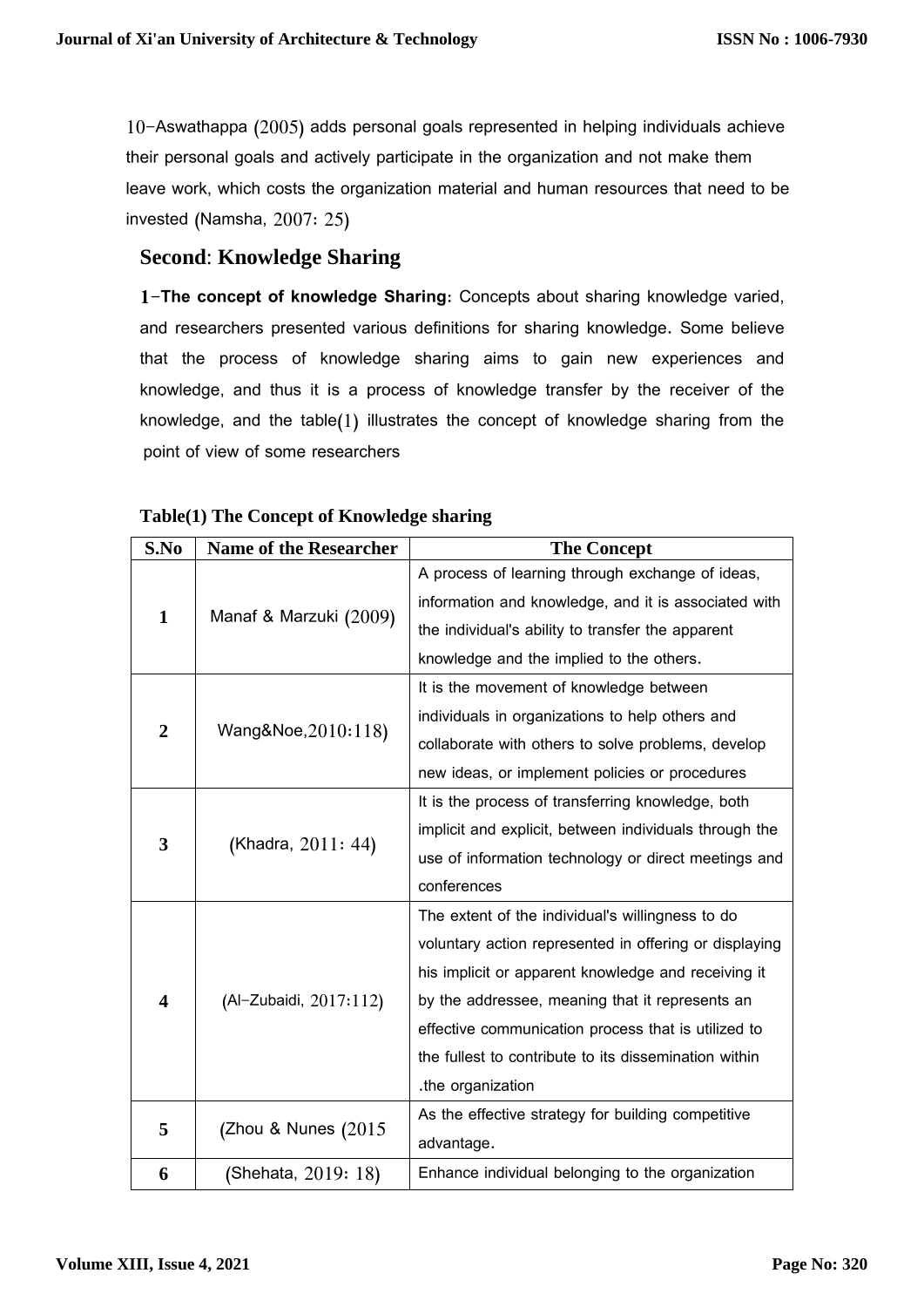|--|

In terms of importance, (Najm, 2011: 511) believes that knowledge, as the most. valuable resource in the economy, cannot be transformed into a competitive advantage without participatory work, which carries two basic connotations: knowledge sharing so that the institution works with all its members with the strength of the knowledge it possesses, and the creation of knowledge that It can be accelerated and its results maximized jointly. Knowledge sharing creates opportunities to maximize an organization's ability to meet its needs.

### **2-Requirements for Sharing Knowledge**

There are a set of requirements necessary to ensure the dynamism and effectiveness of the knowledge-sharing process within the organization, the most important of which are listed below (Jujiq, Abidat, 2014: 130)

#### -**The appropriate organizational structure**:

Without the exchange of information between individuals, learning cannot take place. Therefore, the organization must strive to build an organizational structure that provides opportunities for transparent knowledge sharing, and allows creating a work environment that supports openness in communication and increased sharing of information (Stephen, 2007: 17)

-**Work Teams**: The knowledge-sharing process requires the formation of a working group dominated by mutual trust between members, characterized by effective communication as a result of feedback and the ability of members to exchange ideas easily.

-**Effective leadership**: It is that leadership that supports and directs members, and is characterized by effective communication as a result of nutrition and the ability of members to exchange ideas easily.

-**Knowledge stores**: They are the stores in which external and internal knowledge are stored electronically in one location to facilitate the direct connection when needed by individuals The management of knowledge stores is considered one of the mechanisms that ensure knowledge sharing by organizing the process of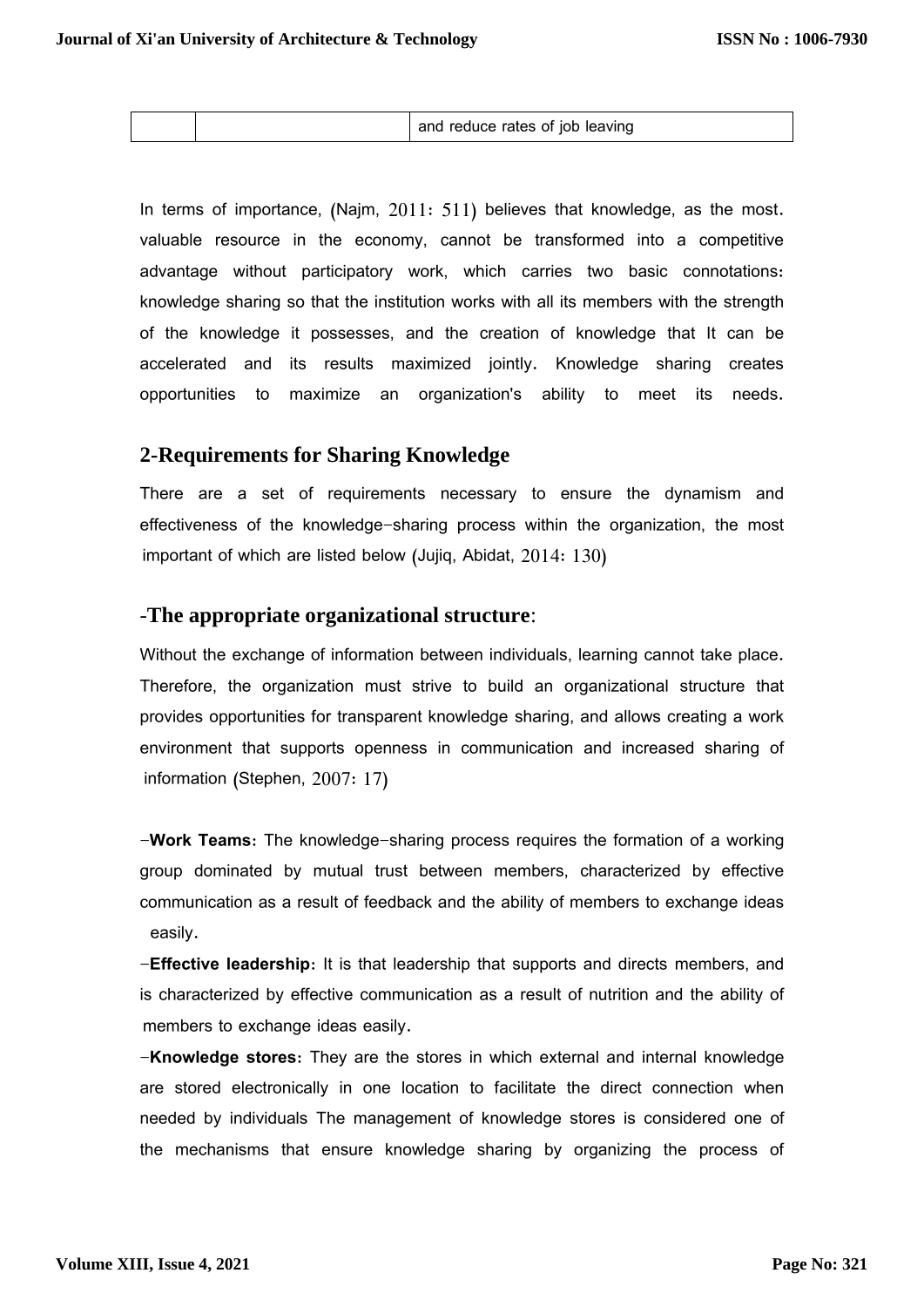knowledge flow and providing individuals with details of various tasks (Al-Hamdani, 2018: 118)

**- Information and Communication Technology**: It is considered as an effective mechanism in managing knowledge stores and activating knowledge sharing among individuals through forming virtual work teams.

- **Training**: Attention must be paid to training workers on the use of specialized methods and tools in knowledge work systems for the purpose of improving the process of knowledge sharing (Asmahan and Ibrahim, 2011: 11)

## **The Dimensions of Knowledge Sharing**

Researchers have varied opinions about the factors that affect the knowledge-sharing process, which usually involve individual factors, for example (lack of confidence and fear of losing power), organizational factors, for example (lack of effective leadership, inadequate reward system, and loss of opportunities for sharing) and technological factors, for example information technology. Suitability and inappropriate training systems (Ipe, 2003: 340) The current research relied on three dimensions of knowledge sharing based on a number of studies and research (Usoro et al., 2007) requirements of the :and on the researcher's conviction of their suitability and the current research, namely: current research,

-**True sharing**: The term knowledge sharing refers to the ability of individuals to transfer their implicit and explicit knowledge to others and the ability of others to receive and understand it. This process refers to the organizations' endeavor to acquire knowledge from its various sources and publish it, as knowledge-sharing processes take place through the dissemination of best practices, and the development of a real desire among individuals to learn through social interactions among them, as well as collecting intellectual resources and making them available (across departments and units. Abdul Manaf & Marzuki,  $2009: 8$ ).

- **Effectiveness of sharing**: Activating the factors of effective knowledge sharing for individuals helps to achieve the goals of the organization, because individuals and the group feel that the process of achieving its goals through participatory work in the organization motivates them to maintain and advance the organization itself, as knowledge sharing at the same time increases the connection between individuals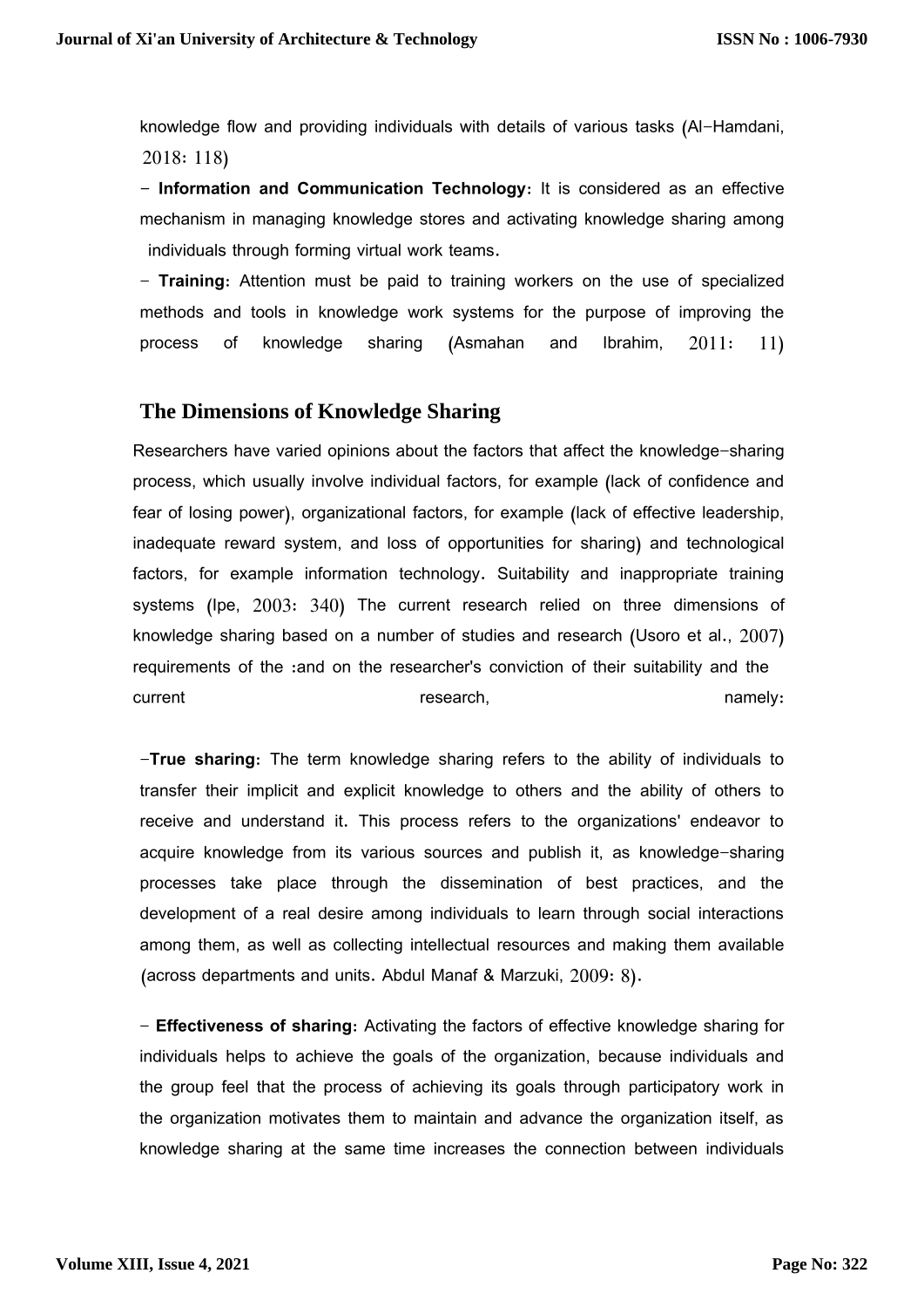and the environment, as they consider the challenges facing the organization as a threat to them, their security and stability, which leads to their acceptance of the spirit of sharing with desire and a high morale (Hassaballah and others, 2012: 3).

- **The Importance of Sharing**: The following is a presentation of what researchers have mentioned about the importance of sharing knowledge:

- The application of knowledge-sharing leads to activation of innovation (Jain et al., 2007: 24).

- The organization uses the results of knowledge-sharing as an educational tool, through which it seeks to improve the efficiency of employees (Purwanti et al., 2008: 499)

- Knowledge sharing at the individual level is of great importance for the organization, because the individual is the source of organizational knowledge, he is the one who performs daily activities, and he is responsible for creating new knowledge (Assefa, 2010: 5).

- Sharing knowledge contributes to improving team performance, by creating an atmosphere of confidence, favorable conditions for group thinking, and the development of individual skills for team members (Mehrabani & Mohamad, 2011: 174)

- Knowledge sharing achieves and maintains an organization's competitive advantage (Ozbebek & Toplu, 2011: 70).

## **(III) Sustainability**

## **1-The Concept of Sustainability**

(Al-Qurayshi, 2017: 39) defines it as a means to achieve the vision and mission of the organization through the use of skills, techniques, knowledge, capabilities and tools that the organization owns and uses in the correct way. These are the methods that are relied upon in business for the purpose of creating value for the organization, taking into consideration the social, environmental and economic aspects (Al-Mawajdeh, 2019: 21)

## **2-The Importance of Sustainability**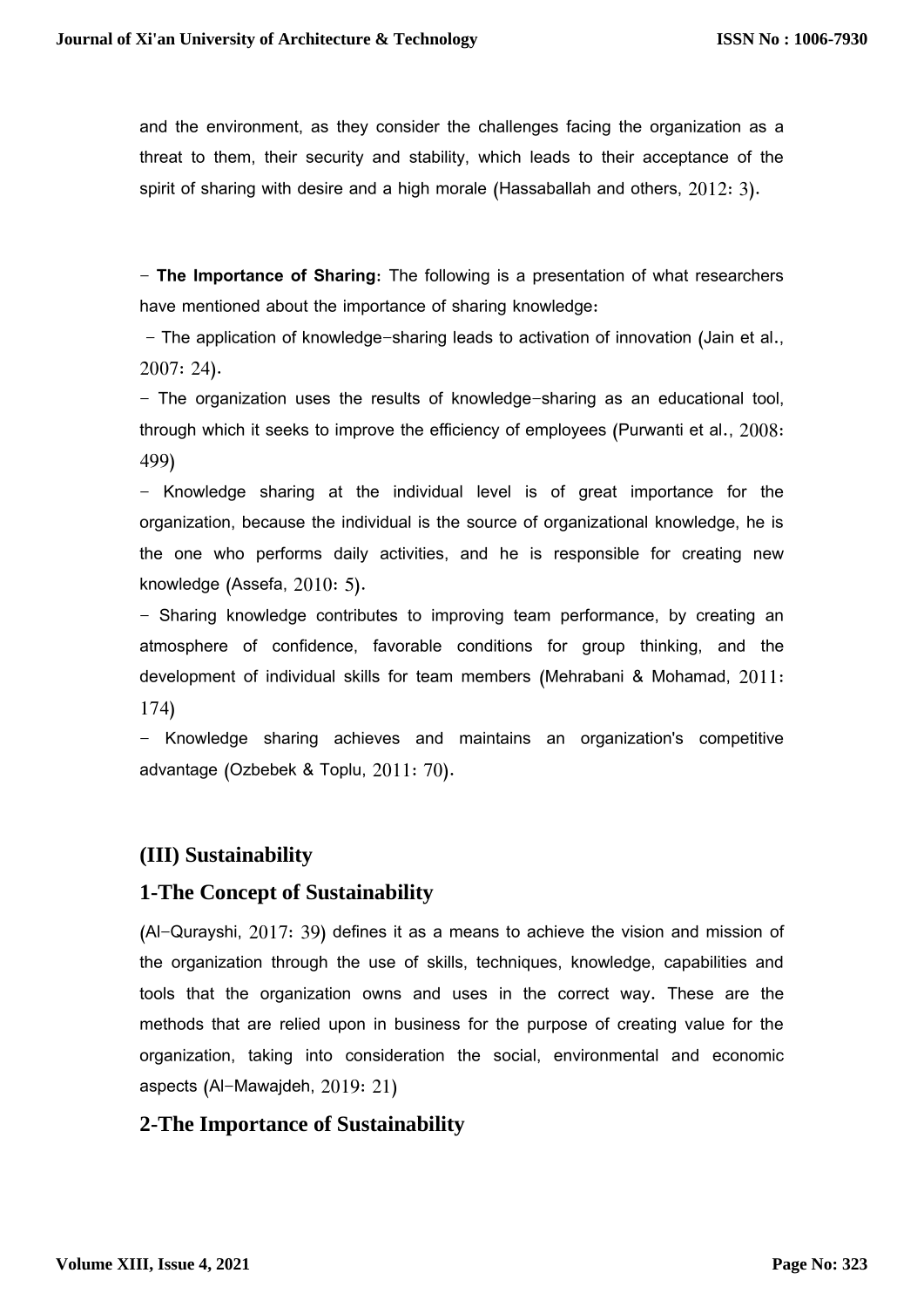(Sebhatu, 2008: 78) and (Székely & Knirsch, 2005: 632) have shown the importance of sustainability according to the following:

- The principles of sustainability helps the companies to reduce the unnecessary risks.
- Avoids the generating of wastes
- Increases the efficiency of the material.
- Invents new products and services that are echo-friendly and obtaining operating permits from local communities.
- Through relying on the principles of sustainability, the companies can be more profitable and maintain their activities at the long term.

### **3-The Dimensions of the Sustainability**

- **The Economic Dimension**: The economic dimension: It is all about financial performance. It is defined as a way to integrate strategy and action, through a communication process, including goals, objectives, initiatives, and financial and non-financial indicators. And Satisfying the desires of shareholders, customers, and suppliers and gaining their confidence (Abdul Hakim, 2018: 157) and that the organizations' possession of the necessary financial data helps them make the right decisions at the right time and enables them to correctly determine the nature of their performance (Al-Qurayshi, 2017: 50) The organization cannot affect socially and environmentally far from the existence of the economic dimension, and the economic dimension is concerned with how to use the available resources efficiently in addition to generating profits and revenues and not wasting resources (Yusliza et al., 2020: 21)
- **The social dimension**: known by Hubbard (2009)) is the output achieved by the organization in non-economic fields and the extent of the organization's impact on the society in which it operates (Al-Quraishi, 2017: 48) Pavova 2009 believes that the process of distributing resources and opportunities as well as the decision-making process must have community participation that represents the different spectrums of society (Al-Ghalabi and Al-Malik, 2016: 12) It revolves around the well-being of employees, customers, and stakeholders and is related to reducing environmental damage and protecting from the exploitation of resources. It is the creation of an approach and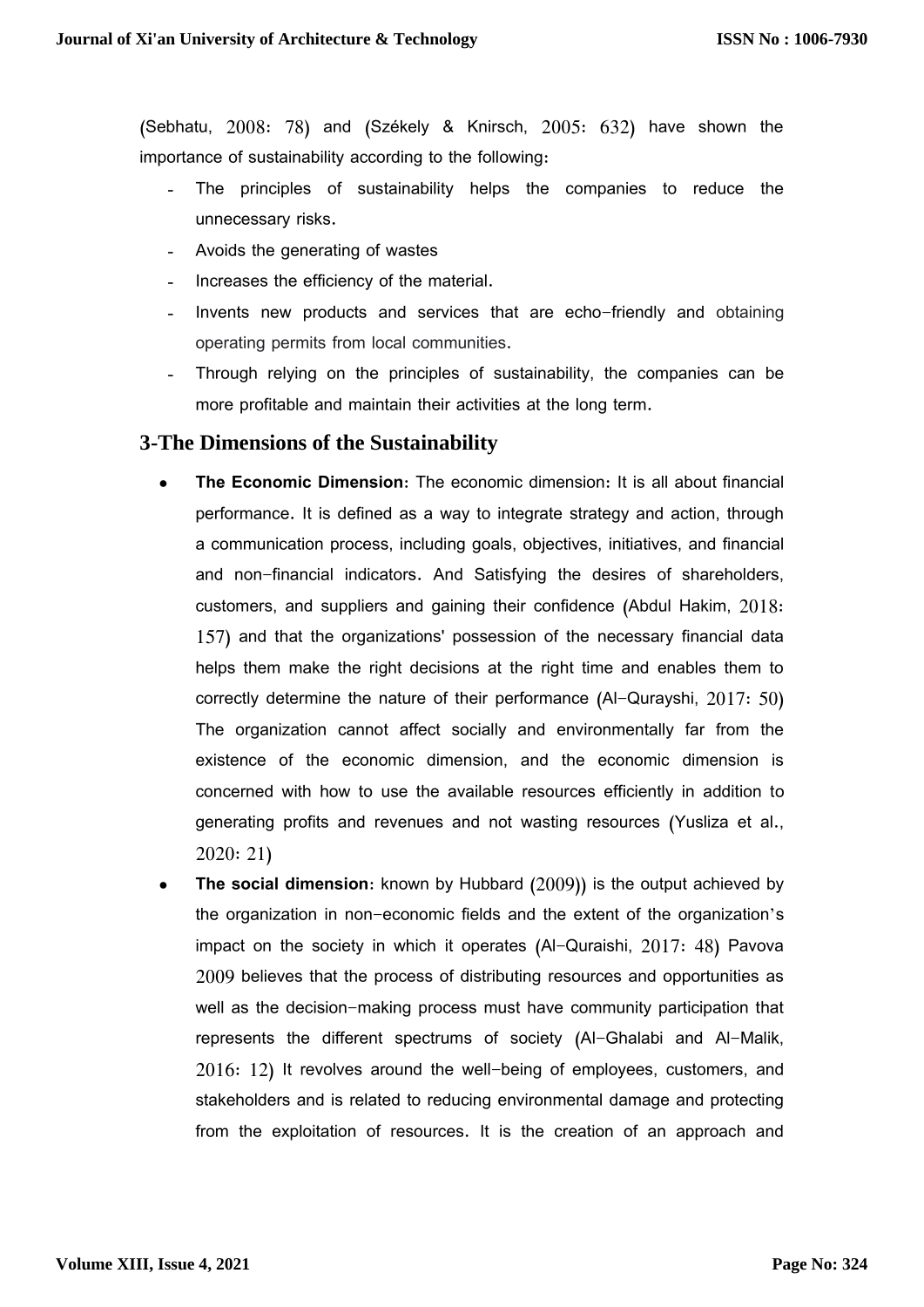method for applying sustainable performance in social relations inside and outside the organization (Hourneaux et al., 2018: 418).

 **The environmental dimension**: It is intended to meet the needs of the present and future generations of services and products and to find new means for growth as well as the renewal of resources. The environmental dimension shows the influence of the organization on the surrounding environment, linking environmental goals and developing job staff, and it is related to reducing environmental damage and protection from resource exploitation, which is working as an acceptable framework To prepare reports on the economic, environmental and social performance of the organization. (Abdel Halim, 2005: 9), Zaid et al., 2020: 6)

## **The Third Topic: The Practical Side**

# **The discussion of the statistical Analysis and Testing the Hypothesis Testing the Questionnaire of the Research:**

To test the questionnaire of the research the following statistical tests have been used:

#### **1- Instrument Validity**

The final form of the questionnaire was made after a thorough review to the most important studies, researches and reference that have relationship with the subject of the study that through which the first draft of the questionnaire was arrived at and was offered to a number of the editors who have kindly shown their notes, and suggestions, and these suggestions and notes were taking into consideration.

#### **2- Instrument Reliability**

In order to verify the reliability of the instrument the Cronbach Alpha was extracted to arrive at the coefficient of reliability of the questionnaire, with the use of the statistical program(SPSS) as the reliability coefficient for the variable of the human resources management has reached (0.88) and the coefficient of the reliability for the variable of the sharing of knowledge, and institutional sustainability was (0.87) and (0.73) consecutively and through the results it is observed that all the variables have a higher than %60 coefficient of reliability and this ensures the reliability of the instrument of the research.

## **Describing the Results of the Sample of the Study:**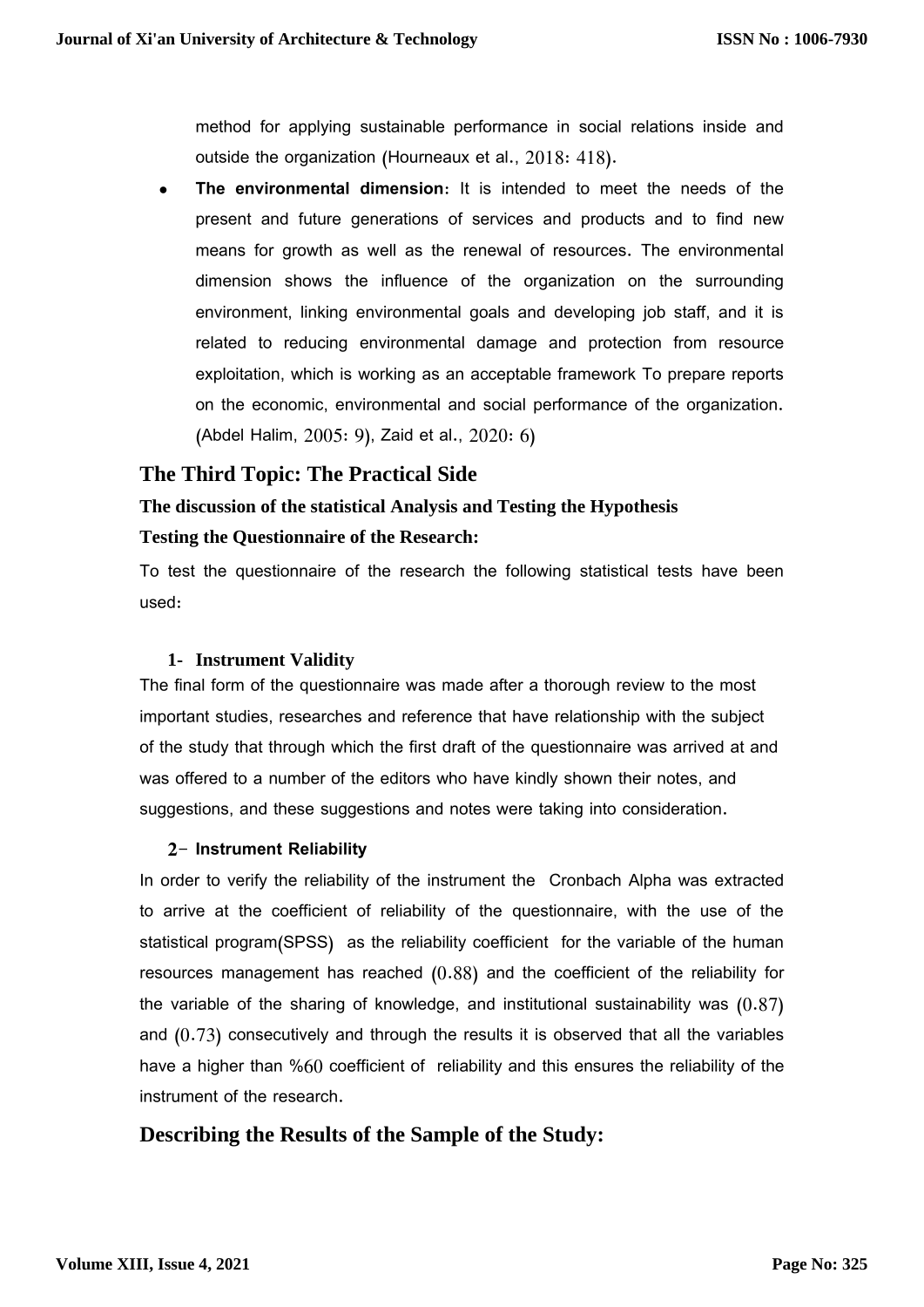Descriptive methods of statistics were used ( The Arithmetic, and the Standard Deviation) as they are the appropriate means for analyzing the variables of the study. Whereas the low staging was (less than 2.33) medium (2.33 to 3.66) high (3.67 and more) to determine the relative importance of the respondents' perceptions of the research questions based on the five-point Likert scale, and Table (1) shows the arithmetic mean and the general standard deviation of the research variables.

| Table (1) the arithmetic mean and the general standard deviation of the research |  |
|----------------------------------------------------------------------------------|--|
| variables.                                                                       |  |

| S.No.          | Variables                               | Arithmetic | <b>General Standard</b><br>Deviation |
|----------------|-----------------------------------------|------------|--------------------------------------|
| 1              | Management of<br><b>Human Resources</b> | 5.60       | 0.85                                 |
| $\mathfrak{p}$ | Knowledge<br>Sharing                    | 5.84       | 0.70                                 |
| 3              | Institutional<br>Sustainability         | 5.25       | 0.89                                 |

The results of Table (1) indicate an increase in the level of human resources management in the company under study, with an arithmetic mean (5.60) and a standard deviation (0.85), compared to the highest value of the scale of (7). (4.82 – 6.02). The table also shows the low dispersion in the response of the members of the research sample to the variable of human resources management with its paragraphs, and this reflects the views of the members of the research sample towards the importance of human resources management. Whereas the results of the knowledge-sharing variable showed that the general arithmetic mean of this variable of (5.84) and a general standard deviation (0.70) compared to the highest value of the scale of (7), as the arithmetic averages of the answers of the sample searching for the paragraphs of the dimensions of the knowledge sharing variable ranged between  $(5.41 - 6.20)$ . The table also shows the low dispersion in the response of the research sample to the knowledge sharing variable with its paragraphs, which reflects the convergence of the views of the research sample towards the importance of sharing knowledge. While the results of the analysis show the high level of importance of institutional sustainability with a general arithmetic average of (5.25) and a general standard deviation (0.89) compared to the highest value of the scale of (7), as the arithmetic averages of the responses of the sample of the search for the paragraphs of the dimensions of institutional sustainability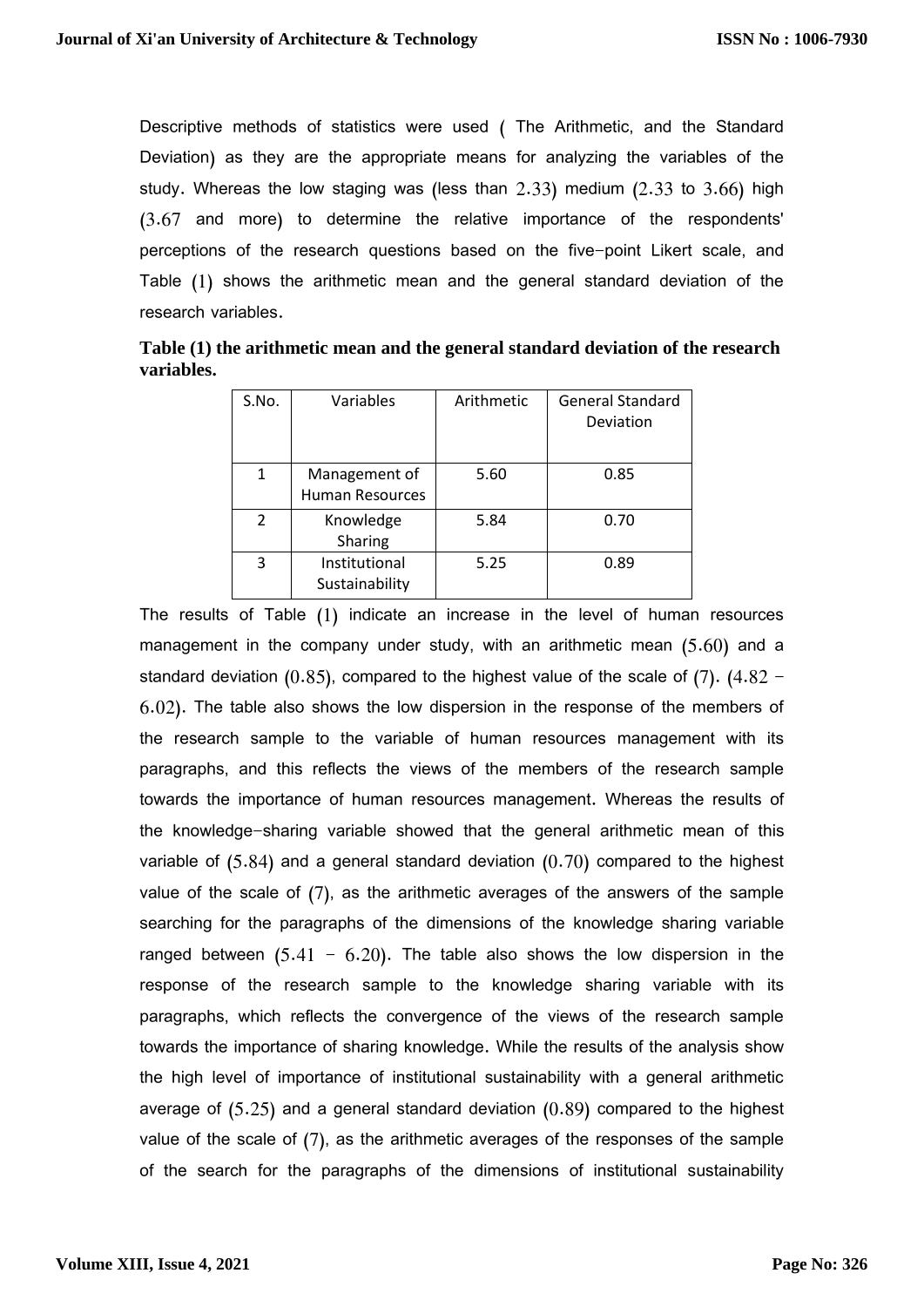ranged between  $(5.31 - 6.15)$ . The table also shows the low dispersion in the responses of the research sample to the institutional sustainability variable in its three dimensions: the economic dimension, the social dimension and the environmental dimension, which reflects the convergence of the views of the research sample about the level of institutional sustainability.

As for Table (2), it shows the normal distribution of the search variables using (Kolmogorov-Smirnov) indicating the existence of statistically significant differences for all dependent and independent variables included in this research at the level of significance  $(a<0.05)$ . Therefore, the data of this research are characterized as being naturally distributed.

**Table (2) Testing the Natural Distribution of the Data by Using Kolmogorov-Smirnov**

| <b>Variables of the Study</b>        | Sig.   |  |  |
|--------------------------------------|--------|--|--|
|                                      |        |  |  |
| <b>Management of Human Resources</b> | $*000$ |  |  |
|                                      |        |  |  |
| Knowledge Sharing                    | $*001$ |  |  |
|                                      |        |  |  |
| The Institutional Sustainability     | $*002$ |  |  |
|                                      |        |  |  |

**\* Statistically significant at the significance level (ɑ≤0.05)**

#### **Testing the hypotheses of the research**

#### **The first main hypothesis:**

There is no statistically significant effect of human resources management in all its dimensions on the institutional sustainability (the economic dimension, the social dimension, the environmental dimension) at a significance level  $(a<0.05)$ .

To test this hypothesis, simple regression analysis was used to verify human resource management on organizational sustainability. As indicated in Table (3), when the results of the statistical analysis showed the existence of a statistically significant impact on human resources management in general. In order to verify the impact of human resources management on each dimension of institutional sustainability, the results of the statistical analysis shown in Table (3) showed the existence of a statistically significant impact of human resources management on institutional sustainability in terms of the economic dimension, the social dimension and the environmental dimension. This confirms the incorrectness of the first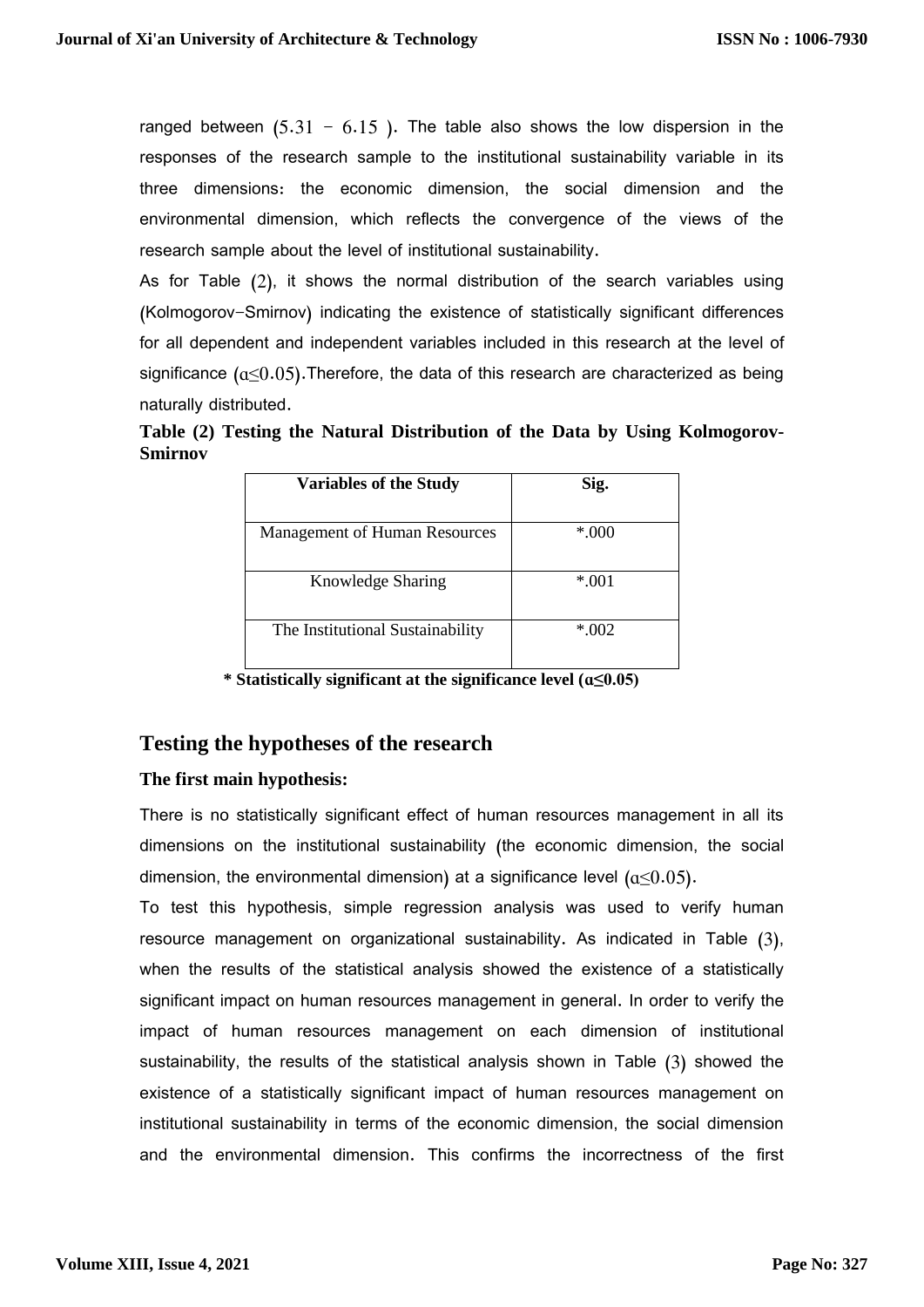hypothesis. Therefore, the first hypothesis is rejected and the alternative hypothesis accepted, which states that there is a statistically significant effect of human resources management in all its dimensions on the institutional sustainability (the economic dimension, the social dimension, the environmental dimension) at the level of significance  $(a<0.05)$ .

**Table (3) the results of the simple regression analysis test of the impact of human resources management on institutional sustainability in terms of the economic, social and environmental dimension**

| The<br><b>Dependent</b><br><b>Variable</b> | Correlation<br>(R) | The coefficient<br>of<br>determination | <b>Calculated</b><br>F | <b>Degree of Freedom</b> |                  | Sig.* Level<br>of<br><b>Regression</b> | <b>Regression</b><br>coefficient<br>β | <b>Calculated</b><br>т | Level of<br><b>Indication</b> |
|--------------------------------------------|--------------------|----------------------------------------|------------------------|--------------------------|------------------|----------------------------------------|---------------------------------------|------------------------|-------------------------------|
|                                            |                    |                                        |                        | <b>Regression</b>        | 1                |                                        |                                       |                        |                               |
| The<br><b>Institutional</b>                | 0.402              | 0.162                                  | 15.635                 | <b>Residuals</b>         | 79               | 0.000                                  | 0.662                                 | 3.970                  | 0.000                         |
| <b>Sustainability</b>                      |                    |                                        |                        | <b>Total</b>             | 80               |                                        |                                       |                        |                               |
|                                            | 0.225              | 0.051                                  | $\overline{4}$         | <b>Regression</b>        | 1                | 0.044                                  | 0.404                                 | 1.741                  | 0.033                         |
| <b>The Economic</b>                        |                    |                                        |                        | <b>Residuals</b>         | <b>Residuals</b> |                                        |                                       |                        |                               |
|                                            |                    |                                        |                        | <b>Total</b>             | 80               |                                        |                                       |                        |                               |
|                                            |                    | 0.110                                  | 9.341                  | <b>Regression</b>        | 1                | 0.001                                  | 0.596                                 | 3.062                  | 0.001                         |
| <b>The Social</b>                          | 0.332              |                                        |                        | <b>Residuals</b>         | <b>Residuals</b> |                                        |                                       |                        |                               |
|                                            |                    |                                        |                        | Total                    | 80               |                                        |                                       |                        |                               |
| The<br><b>Environmental</b>                |                    | 0.194                                  | 17.476                 | <b>Regression</b>        | 1                | 0.000                                  | 0.780                                 | 4.301                  | 0.000                         |
|                                            | 0.440              |                                        |                        | <b>Residuals</b>         | <b>Residuals</b> |                                        |                                       |                        |                               |
|                                            |                    |                                        |                        | <b>Total</b>             | 80               |                                        |                                       |                        |                               |

**\*the effect is with a statistical significance at level of (ɑ≤0.05).**

#### **The second main hypothesis:**

There is no statistically significant effect of sharing knowledge in its combined dimensions on institutional sustainability (economic dimension, social dimension, environmental dimension) at the level of significance  $(a<0.05)$ . To test this hypothesis, a simple regression analysis was used to verify the effect of knowledge sharing on institutional sustainability, as shown in Table (4) as the results of the statistical analysis showed a statistically significant effect of knowledge sharing on institutional sustainability. In order to verify the effect of knowledge sharing on each dimension of institutional sustainability, the results of the statistical analysis shown in Table (4) showed the existence of a statistically significant effect of knowledge sharing on institutional sustainability in terms of the economic, social and environmental dimension. This confirms the incorrectness of the second hypothesis, thus the second hypothesis is rejected and the alternative hypothesis is accepted, which states, "There is a statistically significant effect of sharing knowledge in its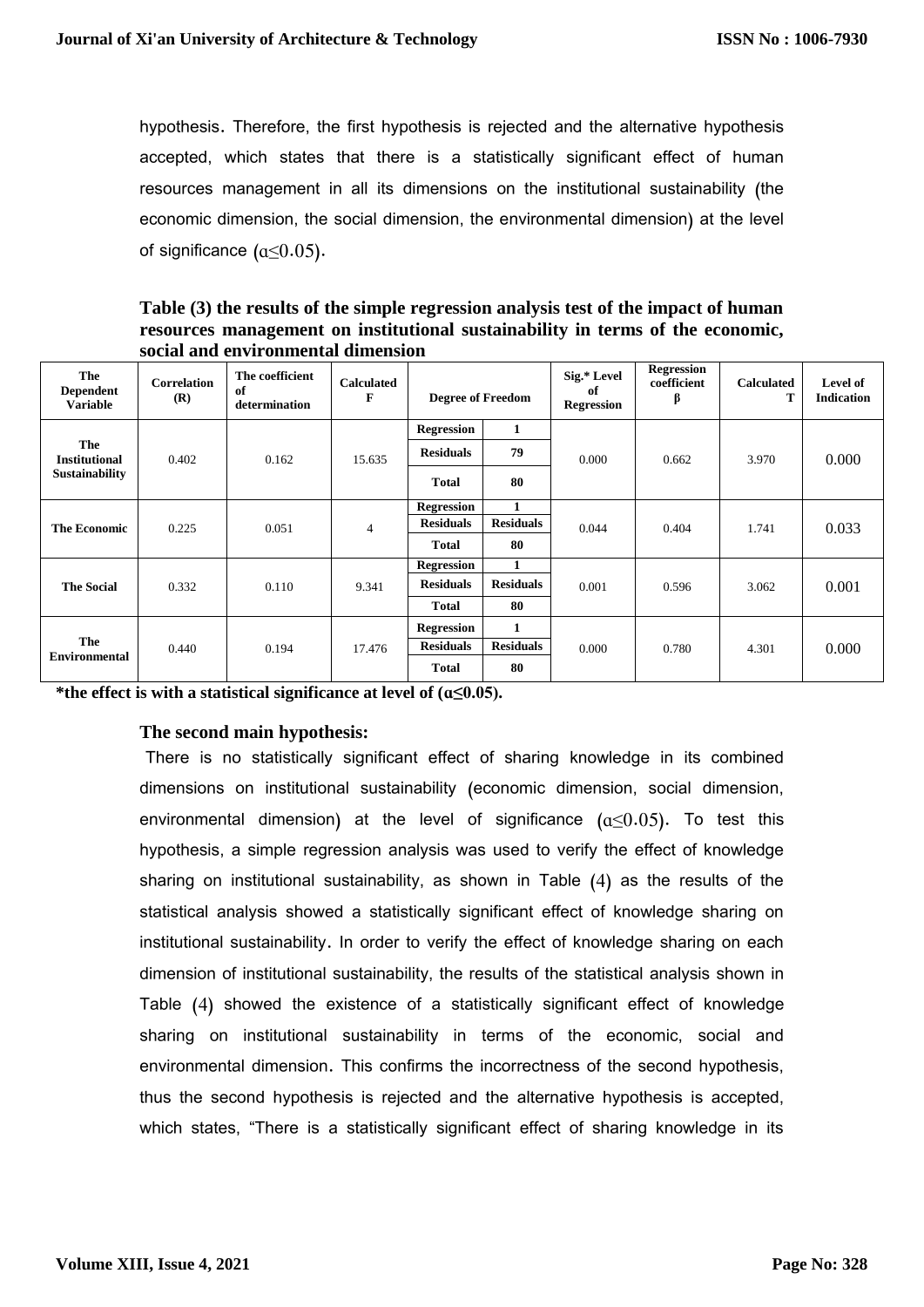combined dimensions on institutional sustainability (the economic dimension, the social dimension, the environmental dimension) at the level of significance  $(a<0.05)$ .

**Table 4) Results of the simple regression analysis test of the effect of knowledge sharing on institutional sustainability in terms of the economic, social and environmental dimension**

| The<br>Dependent<br>Variable           | Correlation<br>(R) | The coefficient of<br>determination(R2) | Calculated<br>F | Degree of Freedom                       |                             | Sig.* Level<br>of<br>Regression | Regression<br>coefficient<br>β | <b>Calculated</b><br>Т | Level of<br>Indication |
|----------------------------------------|--------------------|-----------------------------------------|-----------------|-----------------------------------------|-----------------------------|---------------------------------|--------------------------------|------------------------|------------------------|
| The<br>Institutional<br>Sustainability | 0.382              | 0.164                                   | 13.635          | Regression<br><b>Residuals</b><br>Total | 1<br>79<br>80               | 0.000                           | 0.697                          | 3.671                  | 0.000                  |
| The Economic                           | 0.421              | 0.177                                   | 4.435           | Regression<br><b>Residuals</b><br>Total | 1<br><b>Residuals</b><br>80 | 0.038                           | 0.253                          | 1.797                  | 0.038                  |
| <b>The Social</b>                      | 0.288              | 0.083                                   | 7.134           | Regression<br><b>Residuals</b><br>Total | 1<br><b>Residuals</b><br>80 | 0.006                           | 0.585                          | 2.671                  | 0.006                  |
| The<br>Environmental                   | 0.485              | 0.235                                   | 24.283          | Regression<br><b>Residuals</b><br>Total | 1<br><b>Residuals</b><br>80 | 0.000                           | 0.368                          | 4.928                  | 0.000                  |

**\*Effect with a statistical significance at level of (ɑ≤0.05).**

### **The Third Main Hypothesis:**

"There is no statistically significant effect of human resources management on knowledge sharing at a significance level **(ɑ≤0.05)**."To test this hypothesis, a simple regression analysis was used to verify the effect of human resources management on knowledge sharing, as shown in Table (5), as the results of the statistical analysis showed a statistically significant effect of human resources management on knowledge sharing. This confirms the invalidity of the third hypothesis, and thus rejects the null hypothesis and accepts the alternative hypothesis, which states "There is a statistically significant effect of human resources management on knowledge sharing at a significance level  $(a<0.05)$ ".

**Table(5) The Results of the test of the analysis of the Simple Regression for the Effect of the HR Management on the Knowledge Sharing.**

| The<br><b>Dependent</b><br><b>Variable</b> | Correlation<br>$(\mathbf{R})$ | The coefficient of<br>determination(R2) | <b>Calculated</b> | Degree of<br>Freedom | Sig.* Level<br>Оt<br><b>Regression</b> | <b>Regression</b><br>coefficient | <b>Calculated</b> | Level of<br><b>Indication</b> |
|--------------------------------------------|-------------------------------|-----------------------------------------|-------------------|----------------------|----------------------------------------|----------------------------------|-------------------|-------------------------------|
| The                                        |                               |                                         |                   | Regression           |                                        |                                  |                   |                               |
| <b>Institutional</b>                       | 0.705                         | 0.497                                   | 78.045            | 79<br>Residuals      | 0.000                                  | 0.636                            | 8.834             | 0.000                         |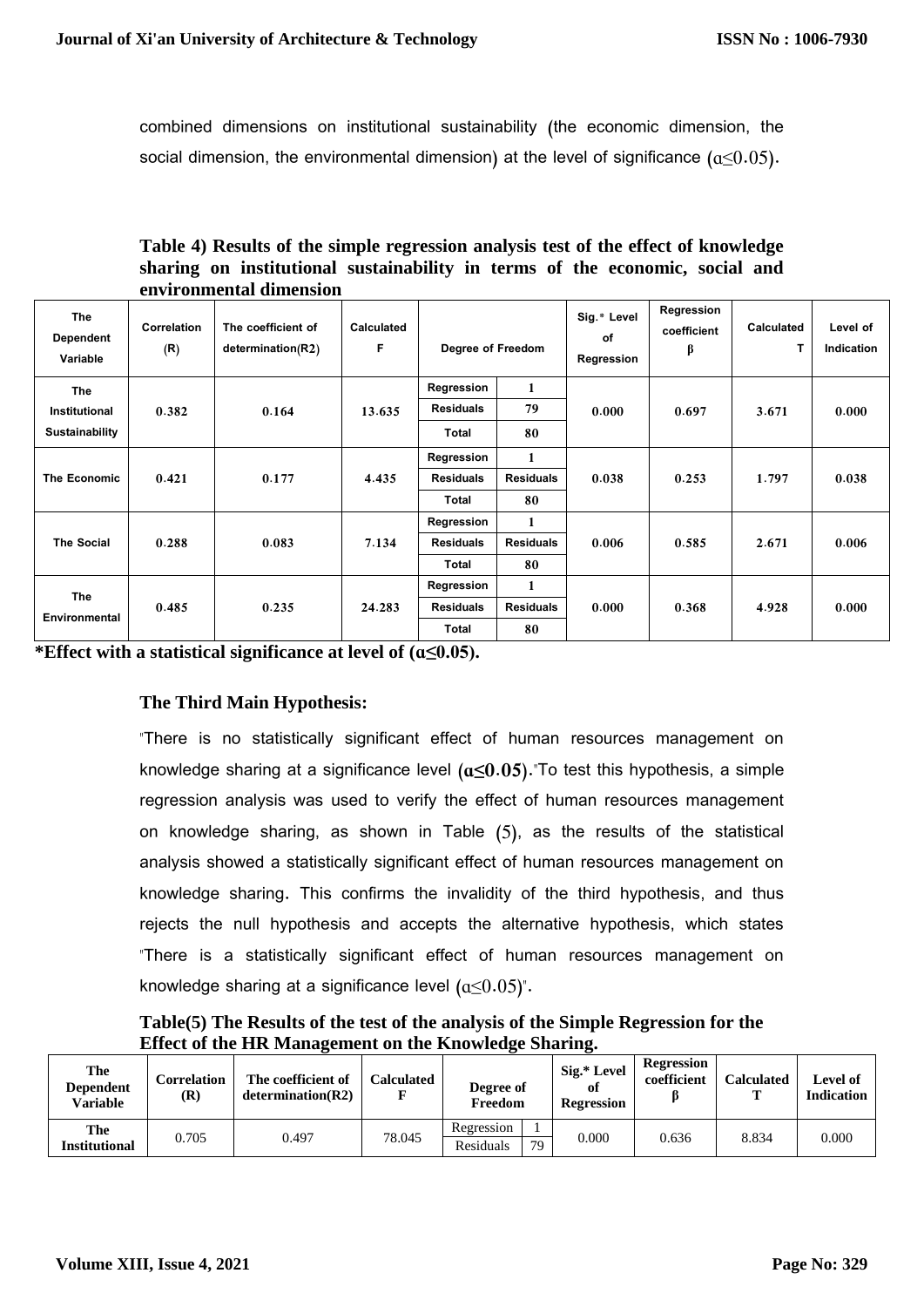| Sustainability |  | Total | 80 |  |  |
|----------------|--|-------|----|--|--|
|                |  |       |    |  |  |

#### **The Fourth Main Hypothesis:**

There is no joint effect of statistical significance for both the management of human resources in its combined dimensions and the sharing of knowledge in its combined dimensions on the institutional sustainability (the economic dimension, the social dimension, the environmental dimension) at the level of significance  $(a<0.05)$ 

To test this hypothesis, a cross-correlation coefficient analysis was used, for the joint effect of human resource management and knowledge sharing on institutional sustainability. As the results of Table (6) showed the existence of a statistically significant joint effect of human resource management and knowledge sharing on institutional sustainability.

|                     | The Independent |                                     |          | Correlation      | Determination          |
|---------------------|-----------------|-------------------------------------|----------|------------------|------------------------|
|                     | Variables       | The Dependant                       |          | Coefficient      | Coefficient (Canonical |
|                     |                 |                                     | Variable | (Canonical R)    | R2)                    |
| Management of Human |                 |                                     |          |                  |                        |
| Resources           |                 |                                     |          | 0.562            | 0316                   |
| Knowledge Sharing   |                 | The institutional<br>Sustainability |          |                  |                        |
|                     |                 |                                     |          |                  |                        |
|                     |                 |                                     |          |                  |                        |
| The ratio of        |                 | The ratio of                        |          | Chi <sup>2</sup> | Sig.*Level of          |
| the variance        |                 | the variance                        |          |                  | Significance           |
| explained by        |                 | explained by                        |          |                  |                        |
| the                 | 84.811%         | the                                 | %18.389  |                  |                        |
| independent         |                 | dependent                           |          | 29.160           | 0.000                  |
| variables           |                 | Variable                            |          |                  |                        |
|                     |                 |                                     |          |                  |                        |

**Table (6) The Results of the joint effect test of human resource management and knowledge sharing on institutional sustainability** 

It was found that human resources management and knowledge sharing (independent variables) explained (84.811%) of the variance in institutional sustainability. It was also found that the explained variance of the dependent variable (institutional sustainability) towards human resource management and knowledge sharing (independent variables) amounted to (18.389%). This indicates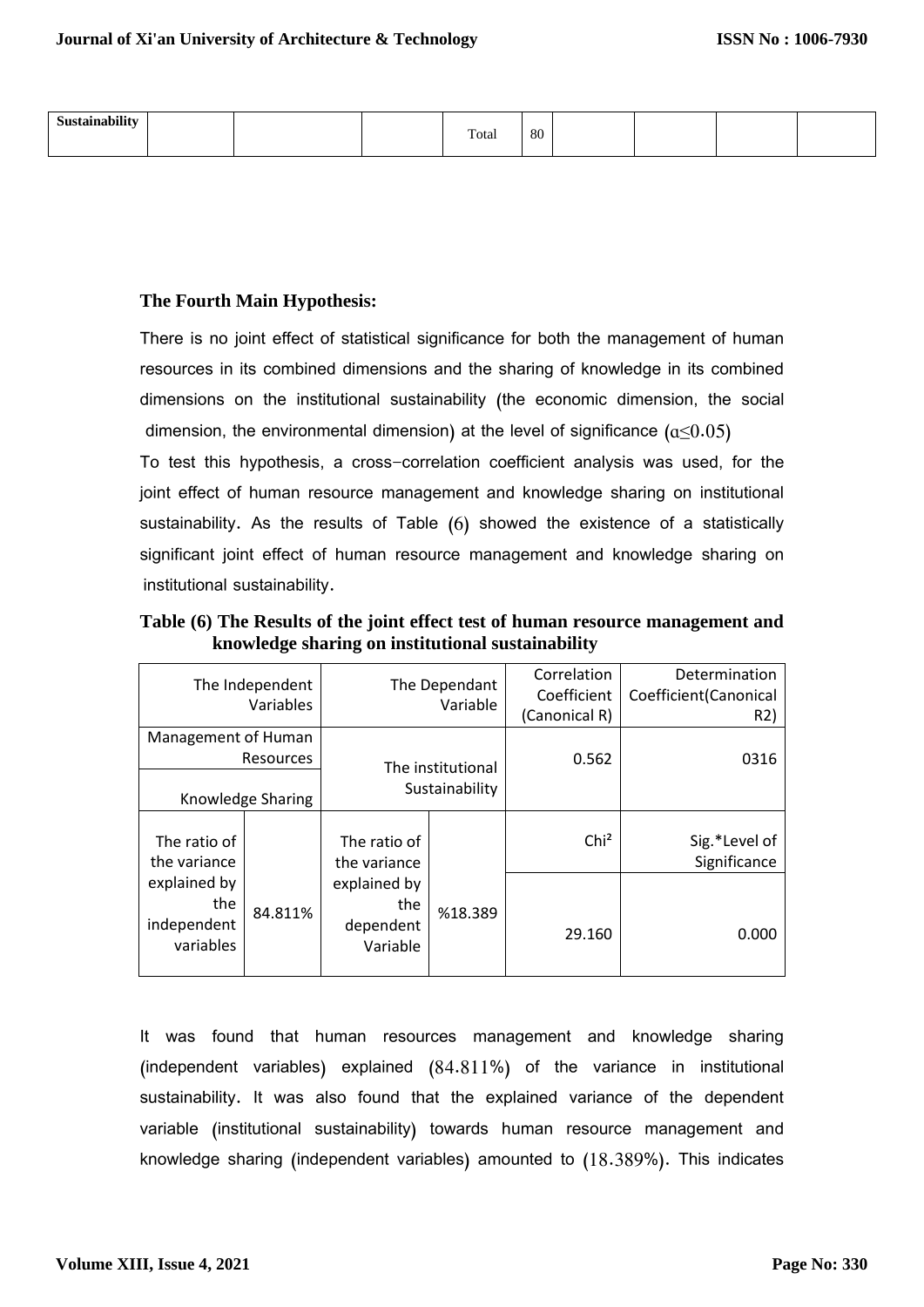the complementary relationship between human resource management and knowledge sharing on institutional sustainability . The (Canonical R) crosscorrelation coefficient was  $(0.562)$ , and the Canonical R<sup>2</sup> coefficient was  $(0.316)$ , which means that its value  $(0.316)$  of changes in institutional sustainability results from the change in the level of the complementary relationship between human resource management and knowledge sharing The results also show that there is an unknown percentage of variance besides managing human resources and sharing knowledge in order to predict the extent of institutional sustainability, as the unknown percentage of variance is estimated (15.596%) approximately. The results of the crosslink analysis showed that Chi reached (29.160), which is a function of the level of  $(a<0.05)$ This confirms that there is an impact of the relationship between human resource management and knowledge sharing on the institutional sustainability This confirms that there is an impact of the relationship between human resource management and knowledge sharing on institutional sustainability. This confirms the incorrectness of accepting the fourth hypothesis, and thus rejects the null hypothesis and accepts the alternative hypothesis, which states "the existence of a statistically significant joint effect on human resource management and knowledge sharing on institutional sustainability at a significance level  $(a\leq 0.05)$ " In order to verify the effect of the relationship between human resource management and knowledge sharing in terms of the economic dimension, the social dimension and the environmental dimension, the results of the Canonical Analysis coefficient analysis showed the existence of a statistically significant joint effect of human resource management and knowledge sharing on each of the three dimensions of institutional sustainability: Economic, social, and environmental As shown in the tables (6,7,8). It is evident from Table (7) that human resource management and knowledge sharing have explained (77.110%) of the variance in the economic dimension. And the effect was significant  $(a\leq 0.05)$ .

|  |  | Table(7) The Results of the Joint Impact Test for the Management of Human |  |
|--|--|---------------------------------------------------------------------------|--|
|  |  | Resources and the Knowledge Sharing on the Economic Dimension             |  |

| The Independent<br><b>Variables</b>                                        | <b>The Dependant</b><br>Variable | <b>Correlation</b><br>Coefficient<br>(Canonical R) | <b>Determination</b><br><b>Coefficient</b> (Canonical<br>R2 |
|----------------------------------------------------------------------------|----------------------------------|----------------------------------------------------|-------------------------------------------------------------|
| <b>Management of Human</b><br><b>Resources</b><br><b>Knowledge Sharing</b> | The Economic<br><b>Dimension</b> | 0.408                                              | 0.166                                                       |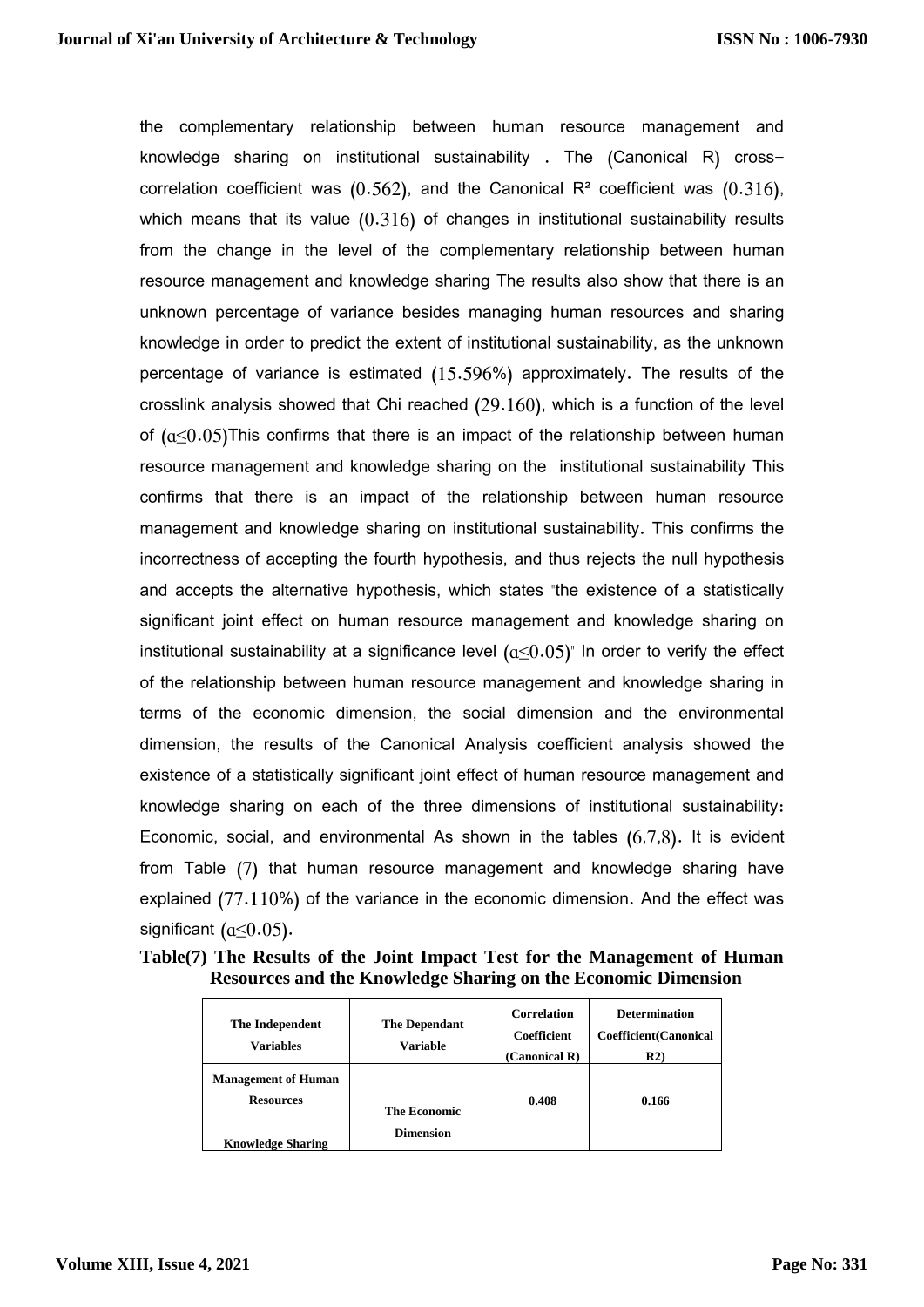| The ratio of                                                    |        | The ratio of<br>the variance                        |         | Chi <sup>2</sup> | Sig.*Level of<br><b>Significance</b> |
|-----------------------------------------------------------------|--------|-----------------------------------------------------|---------|------------------|--------------------------------------|
| the variance<br>explained<br>by the<br>independent<br>variables | 77.11% | explained<br>by the<br>dependent<br><b>Variable</b> | %16.695 | 11.783           | 0.000                                |

As shown in Table (8), human resource management and knowledge sharing explained (83.741%) of the variance in the social dimension. And the effect was significant ( $a \le 5.05$ ). It is clear from Table (9) that human resource management and knowledge sharing have explained (84.092%) of the variance in the environmental dimension in addition to confirming the significance of this effect.

**Table (8) Results of the joint impact test of human resources management and knowledge sharing on the social dimension** 

| The Independent<br><b>Variables</b>                                             |                     | <b>The Dependant</b><br>Variable                                                              |                    | <b>Correlation</b><br><b>Coefficient</b><br>(Canonical<br>$\bf R)$ | <b>Determination</b><br><b>Coefficient</b> (Canonical<br>R2) |
|---------------------------------------------------------------------------------|---------------------|-----------------------------------------------------------------------------------------------|--------------------|--------------------------------------------------------------------|--------------------------------------------------------------|
| <b>Management of</b><br><b>Human Resources</b>                                  |                     | <b>The Social Dimension</b>                                                                   |                    | 0.339                                                              | 0.114                                                        |
| <b>Knowledge Sharing</b>                                                        |                     |                                                                                               |                    |                                                                    |                                                              |
| The ratio of<br>the variance<br>explained<br>by the<br>independent<br>variables | $\frac{683.741}{6}$ | The ratio<br>of the<br><b>variance</b><br>explained<br>by the<br>dependent<br><b>Variable</b> | $\frac{6}{11.270}$ | Chi <sup>2</sup>                                                   | Sig.*Level of<br><b>Significance</b>                         |
|                                                                                 |                     |                                                                                               |                    | 9.327                                                              | 0.000                                                        |

### **Table (9) Results of the joint impact test of human resources management and knowledge sharing on the environmental dimension**

| <b>The Independent Variables</b>                                                |         | <b>The Dependant Variable</b>                                                    |                      | <b>Correlation</b><br><b>Coefficient</b><br>(Canonical R) | <b>Determination</b><br><b>Coefficient</b> (Canonical R2) |
|---------------------------------------------------------------------------------|---------|----------------------------------------------------------------------------------|----------------------|-----------------------------------------------------------|-----------------------------------------------------------|
| <b>Management of Human</b><br><b>Resources</b>                                  |         | <b>The Environmental Dimension</b>                                               |                      | 0.502                                                     | 0.252                                                     |
| <b>Knowledge Sharing</b>                                                        |         |                                                                                  |                      |                                                           |                                                           |
| The ratio of<br>the variance<br>explained by<br>the<br>independent<br>variables | %84.092 | The ratio of the<br>variance<br>explained by the<br>dependent<br><b>Variable</b> | $\frac{9}{6}$ 25.253 | Chi <sup>2</sup>                                          | Sig.*Level of Significance                                |
|                                                                                 |         |                                                                                  |                      | 22.703                                                    | 0.000                                                     |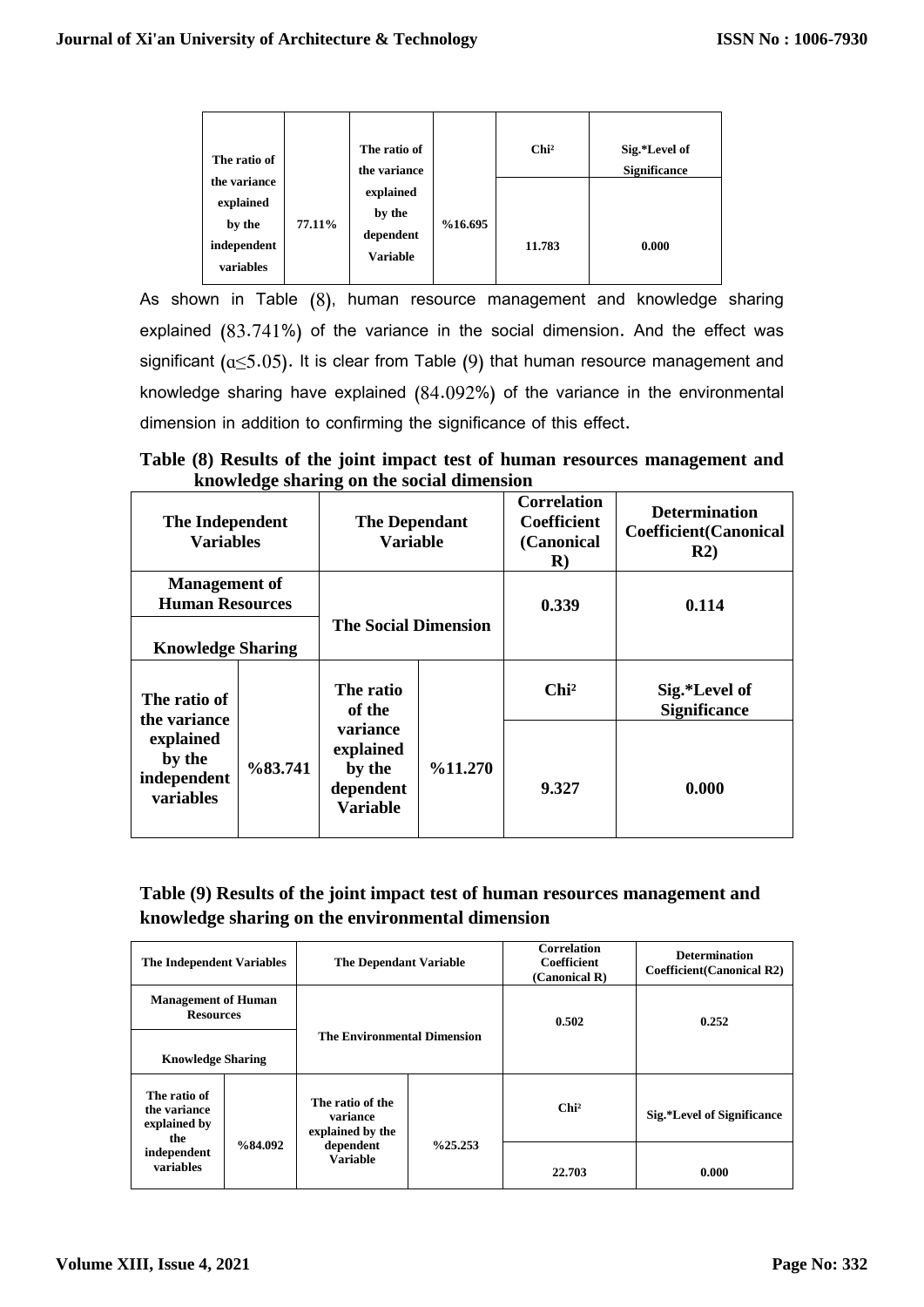# **The Fourth Topic**

### **Recommendations**

In the light of the conclusions that have been put the two researchers have reached to a number of recommendations among the most important of them are: 1- The Human Resources Department held workshops and seminars on the importance of institutional sustainability within the Asia Cell Company.

2- Using material and moral motivation in training human resources for Asia Cell company.

3- The need to invest in the positive relationship between human resources management and institutional sustainability in the Asia Cell Communications Company, in order to increase concern for the environment and improve services. 4- Increasing awareness and practices in the field of sharing knowledge related to the volume and quality of information, experiences and ideas related to the external environment.

5- Benefiting from knowledge sharing to generate new knowledge that will maintain the company's activities and develop and improve the service provision process to meet the customers' renewed needs.

6-The company should encourage employees to share knowledge with their colleagues by developing material and moral stimulation programs and considering them as one of the pillars of Asia Cell's culture.

7- The Human Resources Department should adopt a strategy to motivate employees to benefit from sharing knowledge by adopting the employee's creativity pillar.

8- Introducing institutional sustainability and the essential role it plays in achieving sustainability in (economic, social and environmental aspects)

9- Providing all appropriate requirements for adopting institutional sustainability, including infrastructure in accessing knowledge.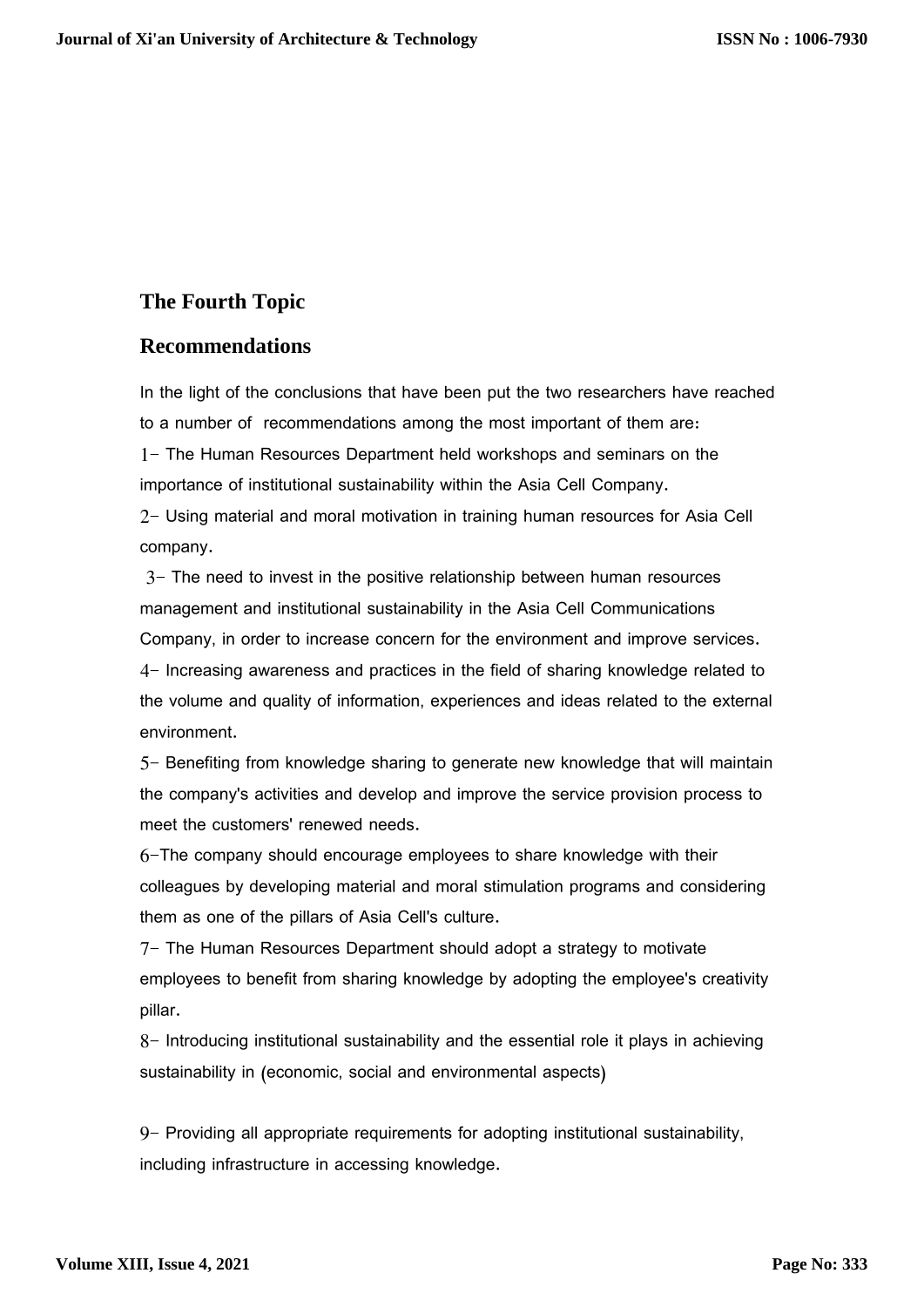10- Giving a fundamental role to strategic planning and allowing it to lead the transformation process towards institutional sustainability in the telecommunications sector.

## **References**

**Kharroub, Nasser Muhammad (2016),** The Impact of Electronic Business Capabilities on Human Resources and Organizational Performance in the Jordanian Retail Sector, Master Thesis, Middle East University, Amman.

**Matariah, Bassem Jamil (2016)**, The Role of Planning and Human Resource Development in Improving the Quality of Educational Services in Technical Education Institutions, Master Thesis, Al-Aqsa University, Gaza.

**Sabrina, Mane (2015),** The Impact of Human Resources Development Strategy on Individuals' Performance in Universities, Master Thesis, Mohamed Khaider University, Biskra, Algeria.

**Abbas, Suhaila Muhammad (2011)**, Human Resources Management: a Strategic Approach, first edition, Wael Publishing House, Amman.

**Al-Hiyasat, Khaled Muhammad (2006)**, Criteria for measuring the efficiency and effectiveness of the strategy of human resources management and its relationship to institutional performance in Jordanian press institutions from the point of view of employees, The Jordanian Journal of Business Administration, Volume 2, Issue 4.

**Musa, Ghanim Finjan (1990),** Modern Trends in Human Resource Management, Al-

Raya Press, Baghdad.

**Adwan, Munir Zakaria (2011),** The Reality of the Selection and Appointment Policy and Its Impact on the Career Path of Workers in Banks Operating in the Gaza Strip, Master Thesis, Islamic University Gaza - College of Commerce.

**Jarghoun, Ihab Abdullah (2009), The Reality of Selection and Appointment Policies in** Administrative Positions in the Palestinian Ministry of Education and Higher Education in the Gaza Strip and its Impact on Organizational Loyalty, Master Thesis, Islamic University, College of Commerce, Gaza.

**Al-Badour, Lamis, Nabulsi, and Zainab (2019),** Effective Recruitment Processes and their Impact on the Selection of Human Resources - An Applied Study on Workers in the Ministry of Interior in the United Arab Emirates, the Comprehensive Multi-knowledge Electronic Journal for Publishing Scientific and Educational Research, Issue 9.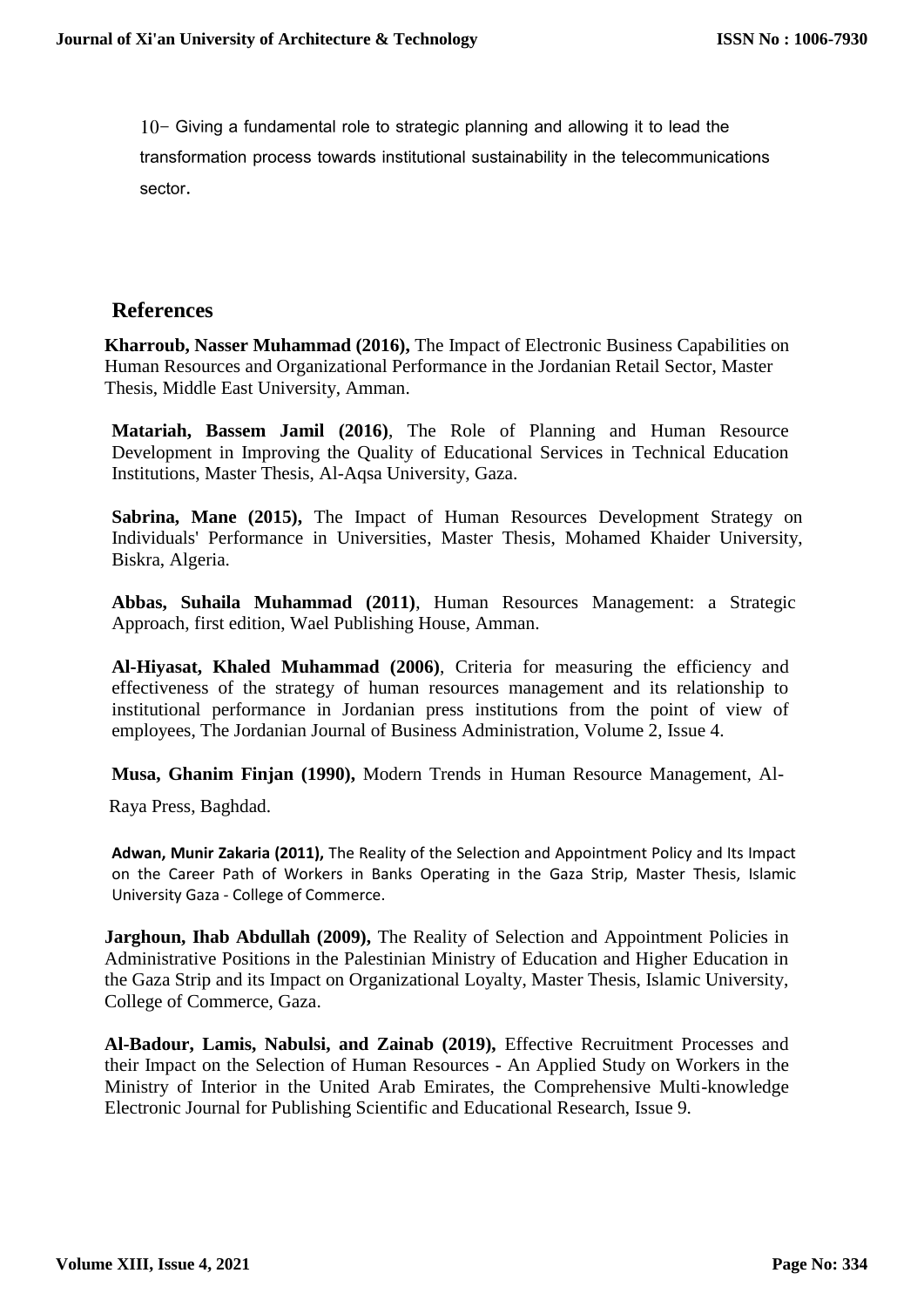**Ibrahim, Belkaid, Shawqi, Bouri (2017),** The Relationship of Motivation to the Level of Performance of Workers - a Field Study at the National Organization of Lubrication of the Unity of Oran, Journal of North African Economics, Issue 17.

**Al-Amiri, Saleh Mahdi, Al-Ghalibi, Taher Mansour (2007),** Management and Business, Wael Publishing House 1st floor, Amman, Jordan.

**Nabila, Marmat (2009),** The Effectiveness of the Incentive System in a Public Institution of an Administrative Character, Master Thesis, University of Algeria.

**Al-Hiti, Khaled Abdel-Rahim (2000),** Human Resources Management - a strategic approach, Dar Al-Hamid, Amman.

**Abdel Hakim, Jerbi (2018),** The role of Training and Motivating Human Resources in Enhancing the Sustainable Performance of the Economic Institution, Ph.D. thesis, Farhat Abbas Setif University -1- Faculty of Economic, Business and Management Sciences, Algeria.

**Zaid Al-Mal, Hasnaa (2016),** The Reality of Training in the Context of Human Resources Development: A field study at the Sonelgaz Foundation in Oum El Bouaghi, a master's thesis, College of Humanities and Social Sciences, Al-Arabi Bin Mahidi University, Algeria.

**Al-Jasassi, Abdullah Hamad (2011),** The Impact of Material and Moral Incentives on Improving the Performance of Personnel in the Ministry of Education in the Sultanate of Oman, a Study Presented to the British Arab Academy for Higher Education.

**Al-Samawi, Ahmad Ali (2014),** The Impact of Training and Development on the Performance of Employees in the Existence of Knowledge Management: A Case Study at the Ministry of Finance in Yemen, Master Thesis, Middle East University, Amman, Jordan.

**Muhammad, Awad Allah Muhammad Ali (2017),** The Role of Training in Employee Performance, Master Thesis, Imam Mahdi University, Sudan.

**Al-Obaidi, Jassim Muhammad (2003),** The Relationship between Organizational Conflict and the Performance of Staff at Babil Maternity and Children Hospital, Master Thesis, University of Baghdad, Baghdad.

**Falih, Farouq Abdo, Abdul Majeed, Al-Sayed Muhammad (2005),** Organizational Behavior in Educational Institutions, 1st Edition, House of Al-Masirah for Publishing and Distribution, Amman, Jordan.

**Al-Khalidi, Moataz Deeb Khalil (2012),** Controls and Criteria for Selection and Appointment of Police Personnel and Their Impact on the Effectiveness of Police Performance from the Point of View of Palestinian Police Officers, Master Thesis, Islamic University, Gaza.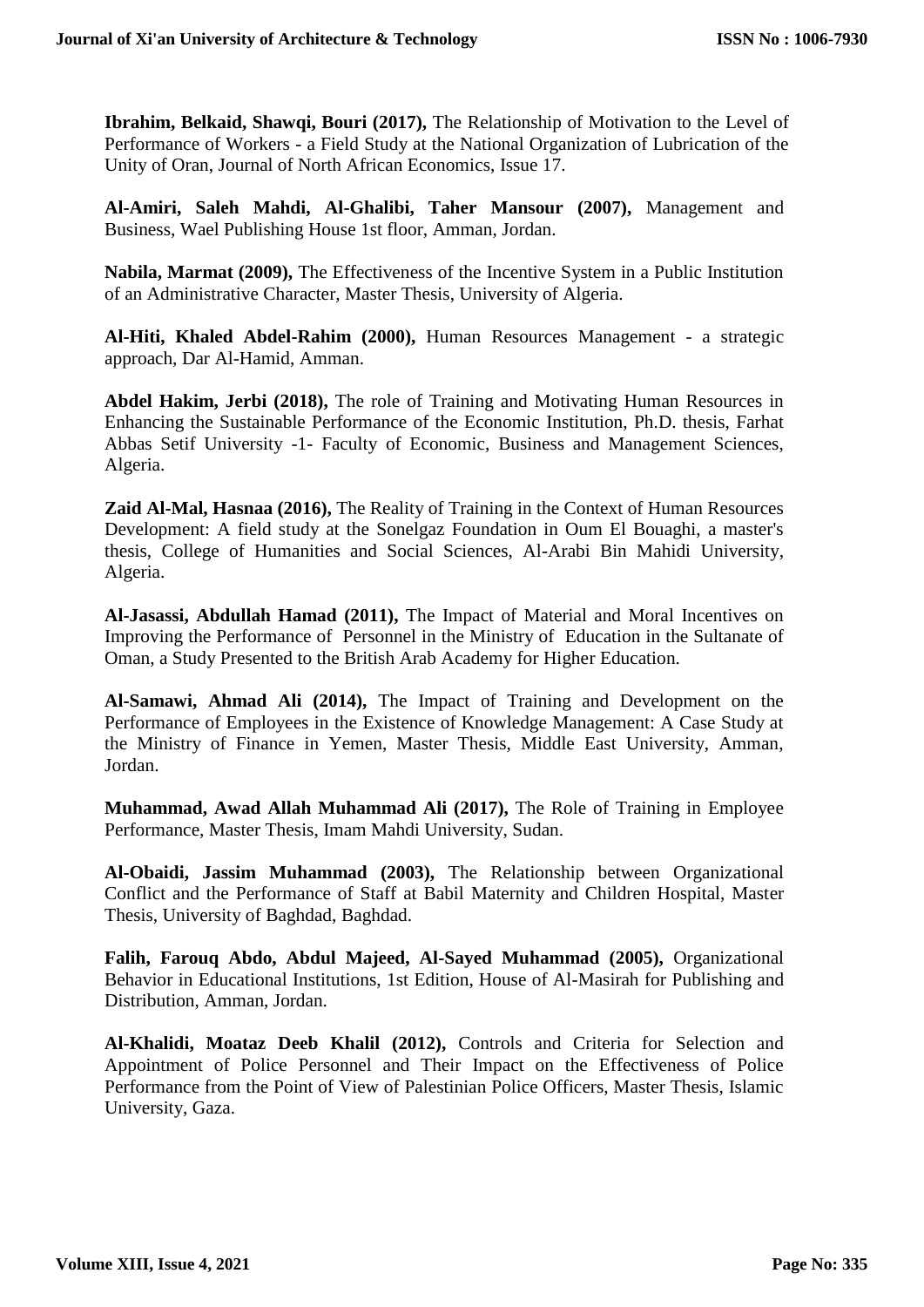**Namsha, Saeed bin Obaid (2007),** Human Resources Management Strategy to Face the Challenges of Globalization and its Possibility of Application in Civil and Security Services in Riyadh, PhD Thesis, Naif Arabia University for Security Sciences, Al-Riyadh.

**Khadra, Habeerat (2011),** The Role of Management in Sharing Knowledge, Master Thesis, Mohamed Khaider University, Algeria.

**Al-Zubaidi, Sahar Anawi (2017),** Cognitive Sharing and its Relationship to Creative Behavior, an Analytical Study of the Performance of a Sample of the Teaching Staff of the Faculty of Engineering, Qadisiyah University, M. 19, p 2.

**Shehata, Yasser Al-Sayed Ali, (2019),** The Impact of Knowledge Sharing as a Mediating Variable in the Relationship between High-Performance Work systems for Human Resources and Sustainable Development, Journal of the Faculty of Commerce for Scientific Research, Alexandria, Issue 1, Volume 56.

**Najm, Najm Abboud, (2011),** Administrative Leadership in the Twenty-first Century, Safaa Publishing and Distribution House, First Edition, Amman.

**Jjic, Abdel Malek, Obeidat, Sarah (2014),** The Effect of Knowledge Sharing in Developing Collective Competencies: a Field Study in Meditram Company in Algiers, Journal of the Performance of Algerian Institutions, Issue 6, Algeria.

**Al-Hamdani, Hatem Ali Abdullah (2018),** The Impact of Knowledge Sharing on Sustaining Dynamic Capabilities, Baghdad, Baghdad College of Economic Sciences Journal, Issue 54.

**Asmahan, Majed Al-Taher, Ibrahim, Mahmoud Mansour (2011),** Requirements for Knowledge Sharing and the Obstacles Facing Its Application in Jordanian Telecom Companies, The Third Scientific Conference entitled Organization Management - Contemporary Scientific Challenges, Jordan University of Applied Sciences.

**Hassab Allah, Abdul Hafeez, Ali, Issa Salem and Abdullah, Muhammad Ali, (2012),** The Effect of the Organization's Internal Environment on Knowledge Sharing for Workers, a Study in the Public Services Sector, Journal of Human and Economic Sciences, First Issue, University of Sudan.

**Al-Quraishi, Yasser Shaker (2017),** The Impact of Strategic Agility on Sustainable Institutional Performance, University of Al-Qadisiyah, Iraq.

**Al-Muawajdeh, Aseel (2019),** The Role of Information Technology in Supporting Sustainable Performance in E-Business Organizations, Master Thesis, Middle East University, Amman.

**Al-Ghalbi, Taher Mohsen and Al-Malik, Abdul-Redha Nasser (2016),** The Role of Light Industrialization in Enhancing the Sustainability of Environmental and Social Performance, Gulf Economic Journal, Issue 28.

**Abdel Halim, Nadia (2005),** Integrating environmental performance indicators into the Balanced Scorecard to activate the role of business organizations in sustainable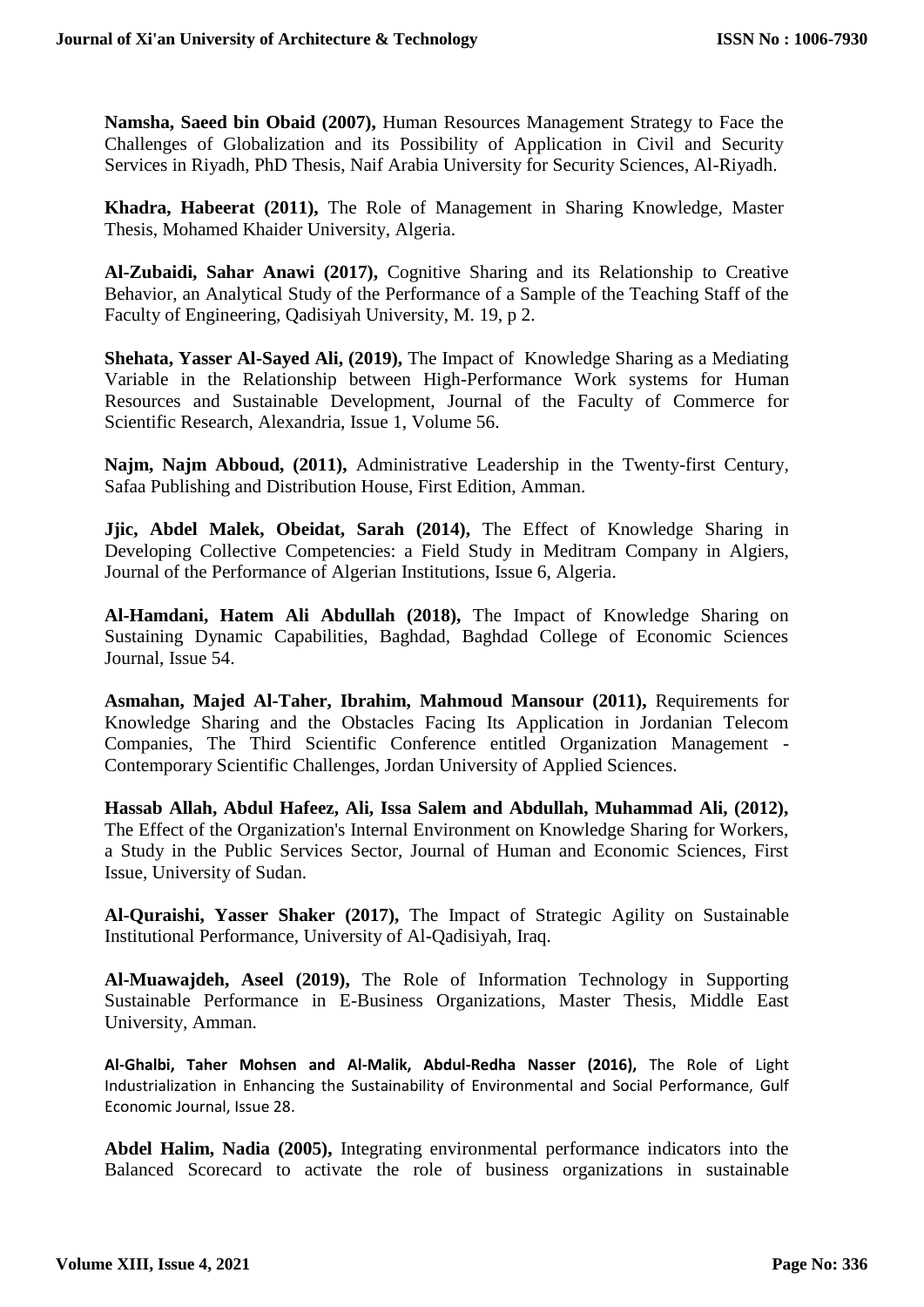development, Journal of Economic and Administrative Sciences, Volume 21, Issue 2, Al-Azhar University

**Yusliza, M. Y., Yong, J. Y., Tanveer, M. I., Ramayah, T., Faezah, J. N., & Muhammad, Z. (2020)**. A structural model of the impact of green intellectual capital on sustainable performance. Journal of Cleaner Production, 249,119334.

**Zaid, M. A., Wang, M., Adib, M., Sahyouni, A., & Abuhijleh, S. T. (2020).** Boardroom nationality and gender diversity: Implications for corporate sustainability performance. Journal of Cleaner Production, 251, 119652.

**Hourneaux Jr, F., da Silva Gabriel, M. L., & Gallardo-Vázquez, D. A. (2018).** Triple bottom line and sustainable performance measurement in industrial companies. Revista de Gestão.

**Székely, F., & Knirsch, M. (2005).** Responsible leadership and corporate social responsibility:: Metrics for sustainable performance. European Management Journal, 23(6), 628-647.

**Sebhatu, S. P. (2008).** Sustainability Performance Measurement for sustainable organizations: beyond compliance and reporting. In 11th QMOD Conference. Quality Management and Organizational Development Attaining Sustainability From Organizational Excellence to SustainAble Excellence; 20-22 August; 2008 in Helsingborg; Sweden (No. 033, pp. 75-87). Linköping University Electronic Press.

**Zhou, Lihong & Nunes, Jose Migul Baptista**,( 2015), Knowledge Sharing in Chinese Hospitals: ldentifying Sharing Barriers in Traditional Chinese and Westerne Collaboration, The Springer book series Innovation, Technology, and Knowledge Management.

**Abdul Manaf ,Hdimah &Marzuke ,Najeb Ahmad (2009)** ,the success of Malaysian local authorities :the roles of personality and sharing tacit knowledge international conference on administrative development towards excellence in public sector performance the institute of AL- Rivad: public administration.

**Ipe, M, (2003),** Knoledge sharing in organizations: Aconceptual frame work, 11.RM Development Review, Vol(2), No(4); 337-359.

**Wang,S.,&Noe,R.A.(2010).** knowledge sharing : A Review and Directions for Future Research, Human Resource Management Review ,vol (20), n (2) ,: 115-131.

**Mehrabani, S.E., &Mohamad, N.A., (2011)** « The Role Training Activities and Knowledge Sharing in the Relationship Between Leadership Development and Organizational Effectiveness », International Conference on Sociality and Economics Development, Vol. (11).No(1):174.